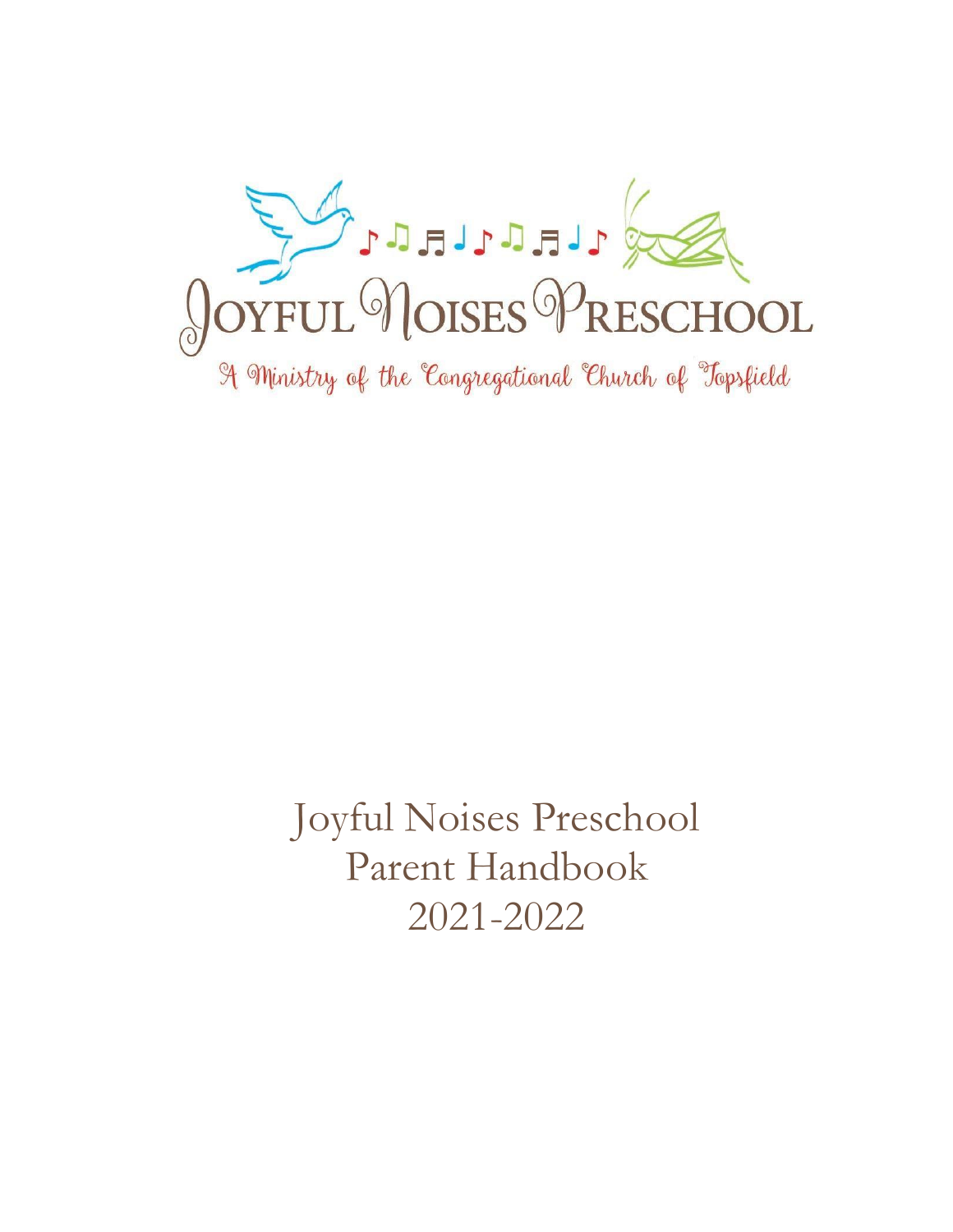# **I. GENERAL INFORMATION**

| <b>Address:</b>          | 9 East Common Street Topsfield, MA 01983       |
|--------------------------|------------------------------------------------|
| <b>Telephone Number:</b> | 987-848-2018                                   |
| E-mail:                  | Preschool: joyfulnoisestopfield@gmail.com      |
|                          | Director: joyfulnoisesdirector@gmail.com       |
|                          | Assistant Director: joyfulnoisesad@gmail.com   |
|                          | Business Manager: joyfulnoisesbusmgr@gmail.com |
| Website:                 | www.joyfulnoises.topsfield.com                 |

**Federal Tax I.D. number:** 04-3496713

## PHILOSOPHY AND PURPOSE

Joyful Noises is a non-denominational preschool, serving as a ministry of the Congregational Church of Topsfield (U.C.C.). We instill Christian values and embrace the diversity, individuality and uniqueness of all children and families. We offer programs for children ages 15 months to 7.0 years of age. Our enriching curriculum, genuine interactions and guided play opportunities develop the wholechild physically, socially, emotionally, cognitively, creatively, academically and spiritually. WE encourage creativity, curiosity and exploration through hands-on activities allowing each child to develop individually at their own pace.

## **We provide an opportunity for every child to develop at his or her own pace:**

**Physically** $\sim$  to develop the whole-child, their small and large muscles, their overall healthy growing bodies.

**Socially** $\sim$  to be able to play, communicate, cooperate, and negotiate with others of all culturally diverse backgrounds and abilities.

**Emotionally** $\sim$  to develop confidence to express and understand oneself, through the development of a positive self-image.

**Cognitively** $\sim$  to learn skills and apply knowledge for personal success, academic success, and to become contributing members to society.

**Creatively** $\sim$  to explore and express oneself in open-ended, hands-on, medium visually, dramatically, or linguistically.

**Academically** $\sim$  to recognize, use, and interact with: language, literacy, science, technology, engineering and math, STEM all through developmentally appropriate practices and curriculum

**Spiritually**  $\sim$  we foster sound Christian values throughout our programs.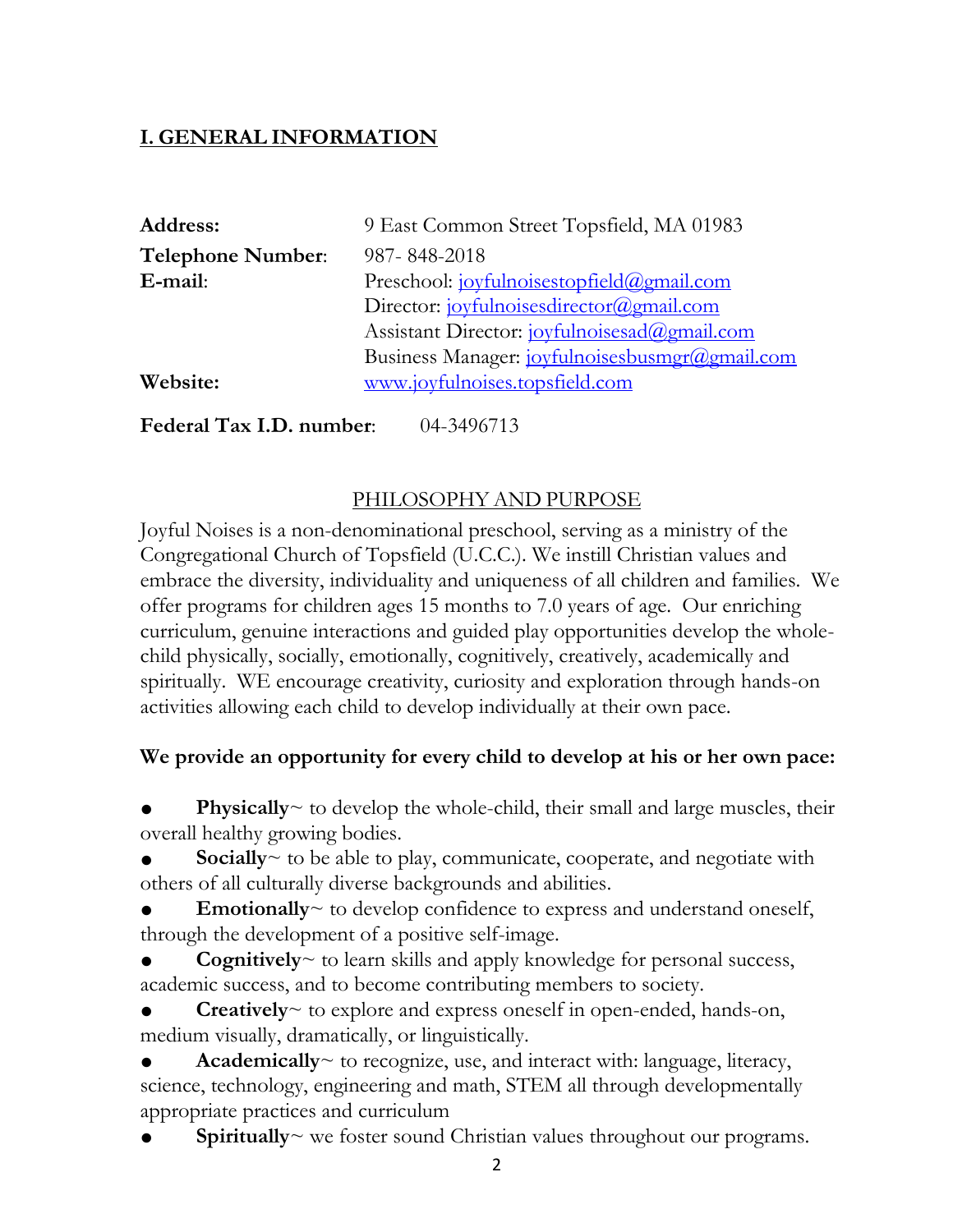## GOALS FOR EACH CHILD TO RECOGNIZE AND CELEBRATE THEIR INDIVIDUALITY INCLUDE:

● To learn social skills, problem solving skills, communication skills and cooperation

To learn respect for everyone's individuality and special needs, and to accept and show kindness to all and to treat others as we would want to be treated

To learn in a safe, stimulating environment in which they can develop and use sound health, safety and nutritional practices.

To have fun, to be able to learn through play and to make Joyful Noises!

## CHILDREN SERVED

Joyful Noises Preschool offers multi-age Toddler and Preschool classrooms as well as a Pre-Kindergarten classroom, serving children 15 months through 7 years.

#### Non-Discrimination Statement

Joyful Noises Preschool with childcare provides services to all children and their families regardless of their race, color, gender, sexual orientation, gender identity or expression, religion, age, national origin, ancestry, veteran or active military status, disability, genetic information, or any other characteristic protected by state, federal or local law.

## Administrative Organization

Joyful Noises is a non-profit preschool and childcare center serving the greater tritown area and its surrounding towns. The Preschool is overseen by a Board of Directors and administratively run by the Director with assistance from the Assistant Director and Business Manager.

## AUTHORITIES

## Licensing Authority

The Massachusetts Department of Early Education and Care (EEC) is the licensing authority. The telephone number for the Northeast Regional EEC Office is 978- 681-9684. The address is 360 Merrimac Street, Building #9 Lawrence, MA 01843. The EEC Standards for the Licensure or Approval of Group Day Care and School Age Children is available upon request from the Director.

Any parent may contact EEC for information regarding the programs' regulatory compliance history at 1-978-681-9684 x 317.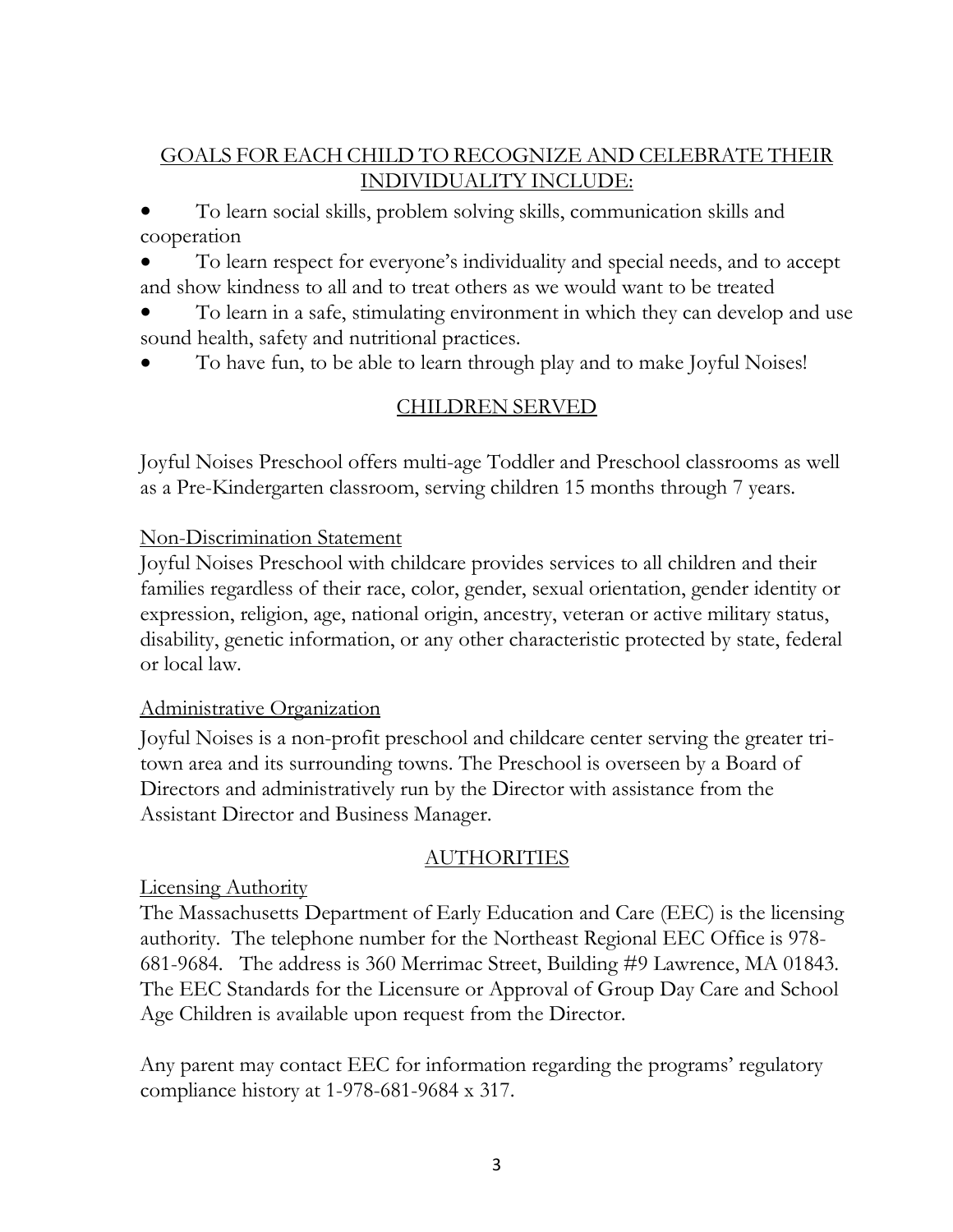#### Board of Directors

Joyful Noises is run by Board (with three to nine members) which includes a member from the church's Board of Trustees, a member from the Board of Christian Education, one to two Joyful Noises parents, one JNP teacher and members from the church's congregation.

#### **STAFF**

#### **Director**

The Director, Yvonne Beirne, M.Ed. has a B.S. in Early Childhood Education and a M.Ed. in Moderate Disabilities PreK-8. She has over three decades experience as a teacher, administrator, playground inspector, and adjunct ECE faculty. The Director reports to the Board of Directors.

#### Assistant Director

The Assistant Director, Emily Davie, B.A. in Psychology and an M.A. in Clinical Mental Health Counseling specializing in working with young children and families. Her son is a JNP alumni and she has been with JNP since 2010.

## Full-Year Teachers:

The classroom teachers work as a team, in a co-teaching situation teaching September through June. Some work part-time during the summer program. Each teacher reports to the Director.

## Part-time Teachers:

These teachers work either full or part of the year in various capacities. Some are regular Float teachers assisting all throughout the school. Others work specifically with certain classes, mornings or afternoons.

## Assistant Teachers:

This staff works mostly part-time, seasonally or full year. They are not EEC teacher qualified and are not responsible for individual or groups of children but, work under the direct supervision of a teacher at all times.

Many of our experienced teachers hold Associates and Bachelor's degrees in early childhood and elementary education. All of our teachers are caring, nurturing and sensitive teachers, tuning in to the needs of each individual child and the group as a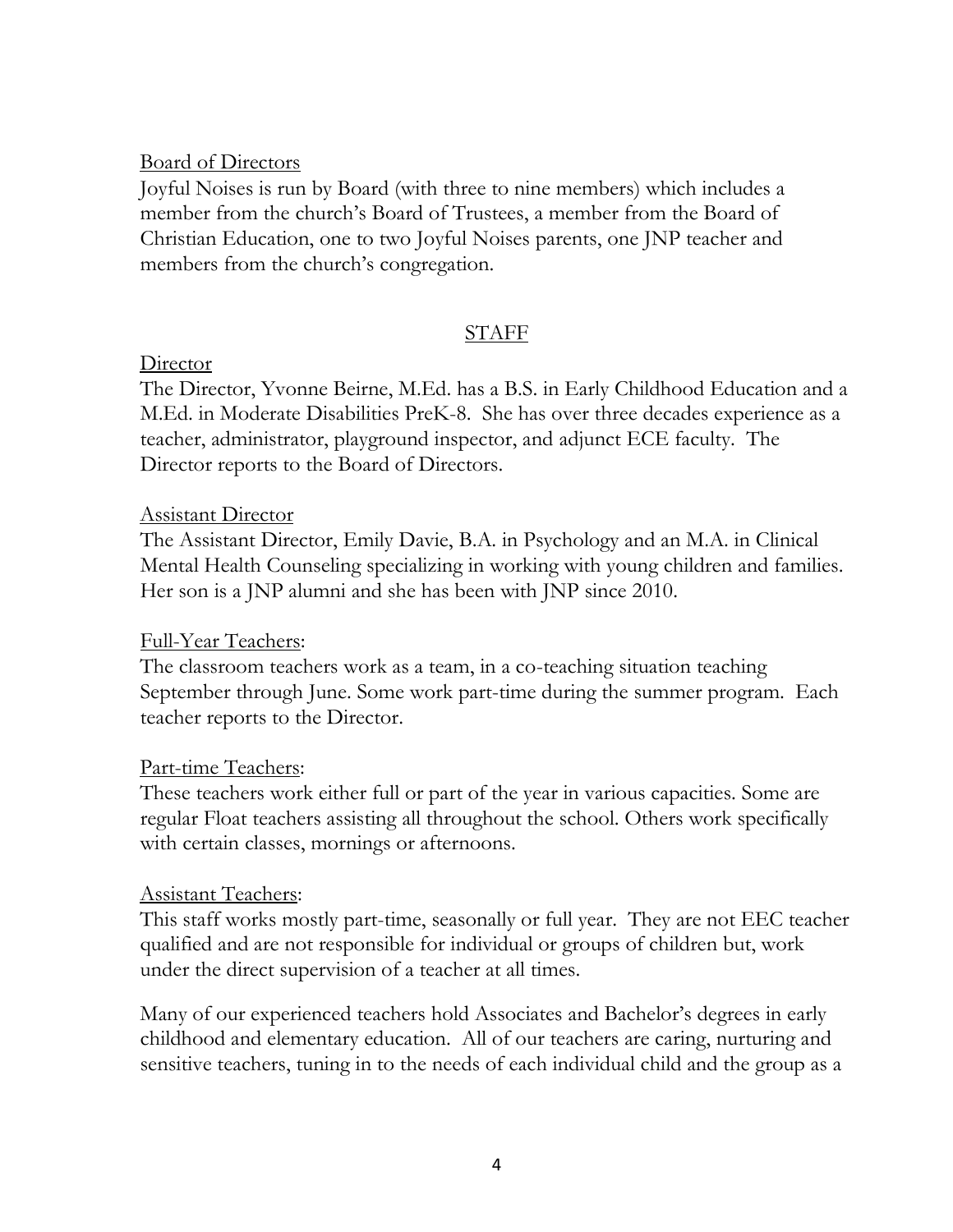whole. Teachers participate in regular on-going Professional Development and Training opportunities annually.

#### **Staff Supervision**

The Director and Assistant Director conduct observations of staff while working with children every two months. A consultation is held with staff regarding the children's individual needs, communication with families and professional and personal goals. These observations are documented. Additionally, staff is formally evaluated annually with an opportunity for staff to have input and set goals, this is also documented.

## HOURS OF OPERATION

Joyful Noises provides programs Monday through Friday 7:30 a.m. to 5:00 p.m. during the school year. Our main program runs September to June and our summer program is offered July and August. Parents have many options with our flexible scheduling. Popular programs are 2-5 days, 8:30 - 12:30 or 8:30-4:30 with additional hours available on a scheduled or drop-in basis.

Joyful Noises will be closed the following days:

| New Year's Day                | Labor Day                |
|-------------------------------|--------------------------|
| Martin Luther King Day        | Columbus Day             |
| Presidents Day                | Veteran's Day (half day) |
| Good Friday                   | Wed. before Thanksgiving |
| Memorial Day                  | Thanksgiving Day         |
| Juneteenth                    | Day after Thanksgiving   |
| July Fourth, Independence Day | Christmas Eve            |
|                               | Christmas Day            |

Please refer to our Annual School Calendar for specific dates of our; Winter Break, Summer Break, and Teachers' In-service days. The school calendar is posted on the website and available on the shelves in the entry. www.joyfulnoises.topsfield.com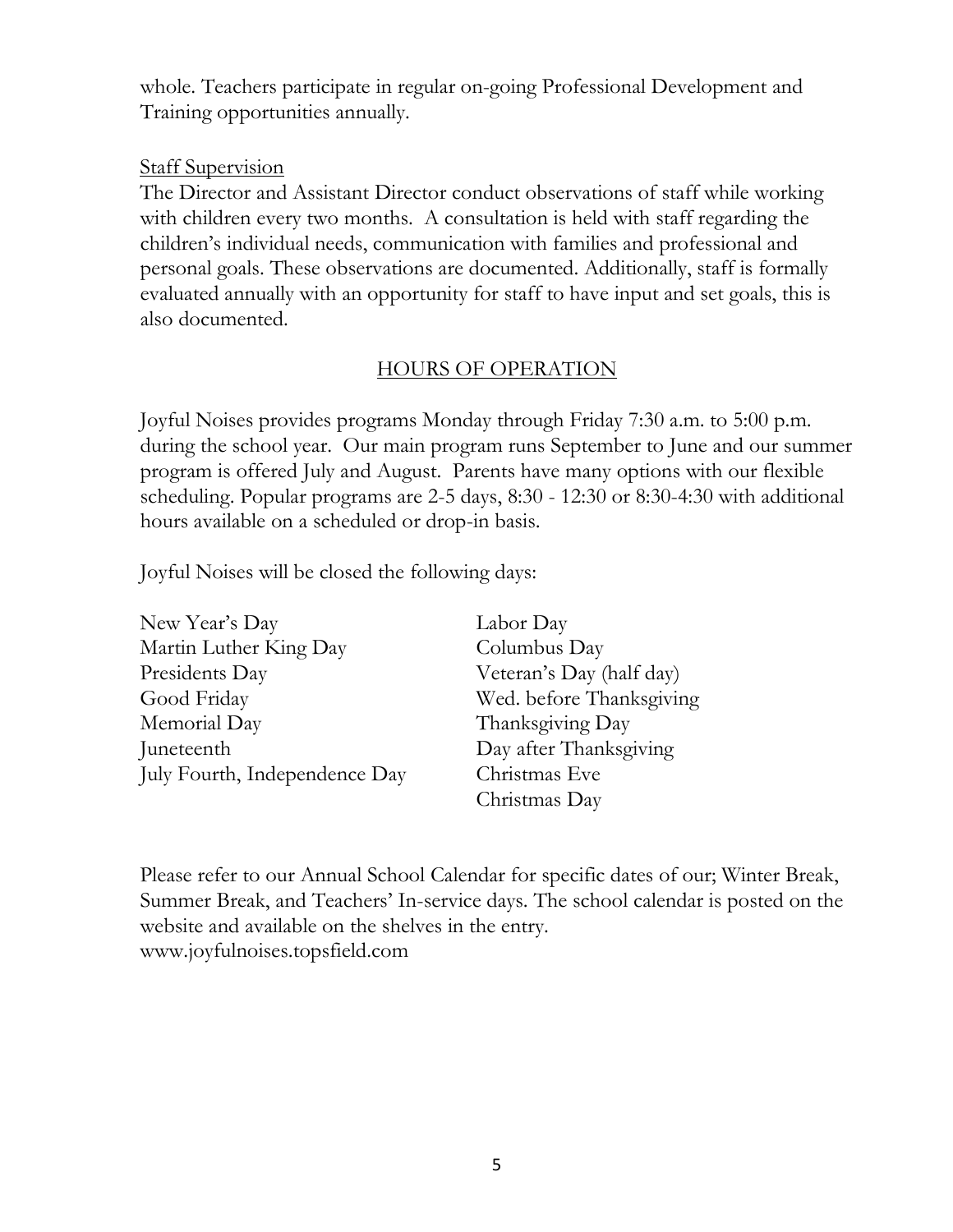# **II. FISCAL INFORMATION**

## TUITION AND PAYMENT POLICIES

Tuition payment is due on or before the first of each month, even when the first of the month falls on a holiday or weekend day, or when a child is absent because of sickness.

Please put tuition payments, any other payments, and written correspondence in the mail box at the entry.

●

## Late payments

## Tuition payment is due on or before the first of each month.

Payments that are more than 5 days past due will be assessed a late payment fee of \$25.00 on day 6.

· Joyful Noises reserves the right to discontinue providing care to a child or children whose account is greater than 10 days past due.

If tuition and fees have not been paid in full by the  $21<sup>st</sup>$  of the month, Joyful Noises will reserve the right to fill the childcare slot. Tuition Deposit will be forfeited.

The school reserves the right to take legal action for collection of unpaid school tuition and fees. Parents will be held responsible for all costs of collection of unpaid fees, including court expenses and attorney's fees.

A fee of \$15.00 is charged for each occurrence of a returned check for insufficient or other form of uncollected funds.

## FEES

Registration Fee- New and Returning families, upon acceptance notification for the School Year program or Summer Program.

a yearly non-refundable registration fee

New families

A tuition deposit is required of all families, amount varies based on tuition. This deposit will be applied to the families account on their last month of enrollment, given the appropriate withdrawal notice or rolled into the summer and following falls' tuition deposit, when balance of the account is zero. Failure to comply with this may result in forfeit of the deposit.

**Summer Program Reservations:** 

A non-refundable registration fee.

\$250 tuition deposit per child. This deposit will be applied to the families' August tuition obligation or rolled into the fall tuition deposit, when balance of account is zero. Failure to comply may result in forfeit of the deposit.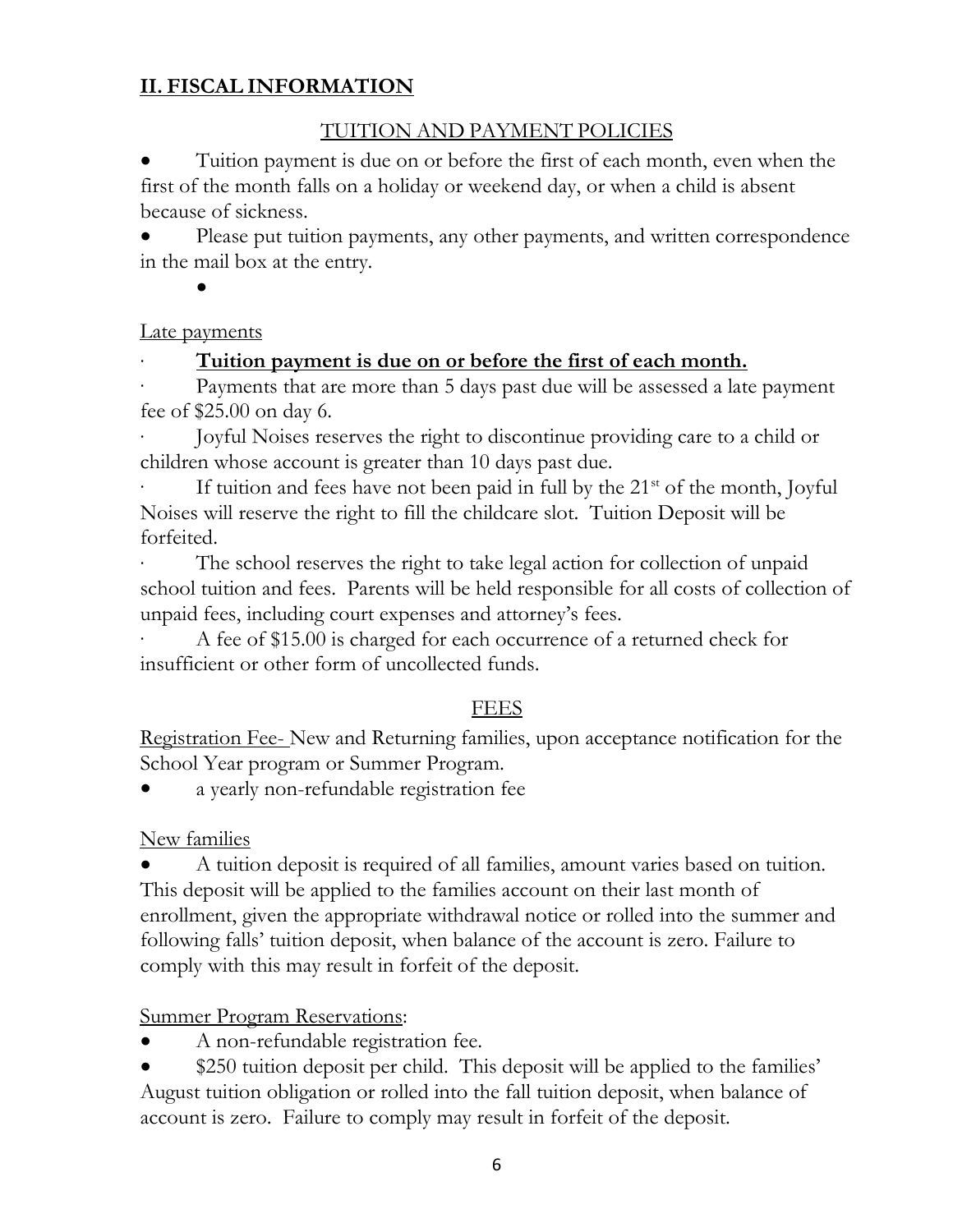#### Schedule Decrease Fee

Families who decrease their child's schedule during the year are subject to a 5% fee of the total monthly tuition as agreed to on the contract.

If this fee is not paid families will forfeit their Tuition Deposit.

## Withdrawal:

**Parents sign a contract stating they are responsible for tuition payments for the time slots for which they enroll for the duration of the contract, or until such time as their slots can be filled. Parents are expected to sign & return contracts to ensure placement. Failure to comply with this may result in forfeit of the deposit.**

## Late Pick-up

Due to staff/child ratios regulated by the EEC and staff schedules, all children must be picked up on or before the contracted time.

- If you are going to be late due to unforeseen circumstances-PLEASE CALL THE SCHOOL.
- The school clock is used to determine the pick-up time.

A late fee of \$1.00 is charged for every minute after the scheduled pick-up time. The first 15 minutes of the first occurrence will be waived. Teachers will have parents sign a late pick-up slip for each occurrence.

If you are 15 minutes or later a second time, or any additional times, you will still be charged even if you called the school. The amount owed will be reflected on your monthly statement.

• Please have someone available to pick up your child if you are going to be late.

# DROP-IN CARE

Parents whose children are enrolled in the program may inquire about extra time if space is available.

All Drop-In Care is at the discretion of the Director and based on availability and restrictions due to state wide health emergencies.

Extended Care may be requested in one and a half hour increments between 7:30 -8:30 a.m. and 4:30-5:30 p.m.

· Drop-in Care may be requested for 8:30-12:30 or 12:30-4:30 p.m. or add-on time at the beginning or end of your child's scheduled day.

When you arrange for Drop-In care you must sign the Request for Drop-In sheet held by the teacher/director.

Parents will be billed the following month for Drop-In Care.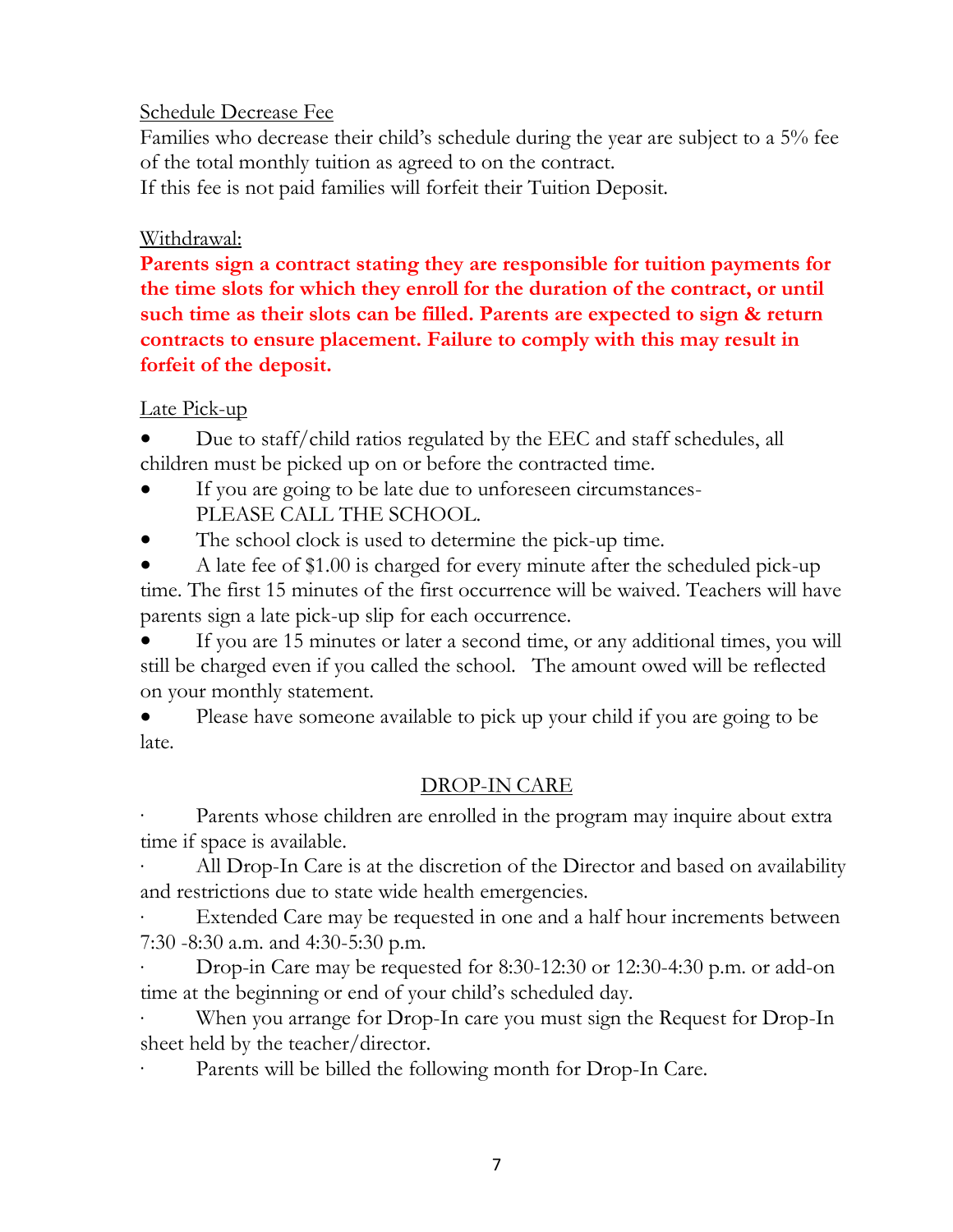#### DISCOUNTS

#### **Sibling Discounts**

If a family would like to enroll more than one child at Joyful Noises, a sibling discount is available. Joyful Noises will deduct 10% of the lowest tuition for each additional child. (I.e. The Smith family has three children enrolled at Joyful Noises. The child with the highest Core Program Tuition Rate will pay full price. Each additional child will receive 10% off their Core Program Tuition Rate.) This discount will also be applied to contract days, extended days and afternoon programs provided that the schedules for all children are identical.

#### Church Member Discount

If a family is a member of the Congregational Church of Topsfield or enrolled in a new member program at the Congregational Church of Topsfield, each child will receive a discount of 10%.

#### Exceptions to the Rules:

If a family enrolls four children at Joyful Noises at one time, that family will receive a flat 20% off the total invoice amount.

## RELEASE OF CHILDREN

Children may be released to the child's parent(s) or anyone that the parent with physical custody of the child authorizes, in writing to pick up the child.

The person picking up the child must be sixteen years of age or older.

If anyone other than those listed are to pick the child up, they need to have a written notice stating permission to pick up. The school will not release the child to the individual until permission is obtained from the parent or guardian to do so.

If the staff or Director has not met the person picking up, they will need to see a picture ID at the time of pickup.

## SNOW POLICY

It is our practice to keep school open whenever possible. However, adverse weather conditions and certain emergency situations may require the school to be closed, delayed, or dismissed early.

Joyful Noises will be closed when the TOPSFIELD public school and/or the Tri-Town School Union closes due to weather or emergency.

If there is a forecast of bad weather you can watch the following television stations or listen to the following radio stations to see if <u>Topsfield</u> schools are closed.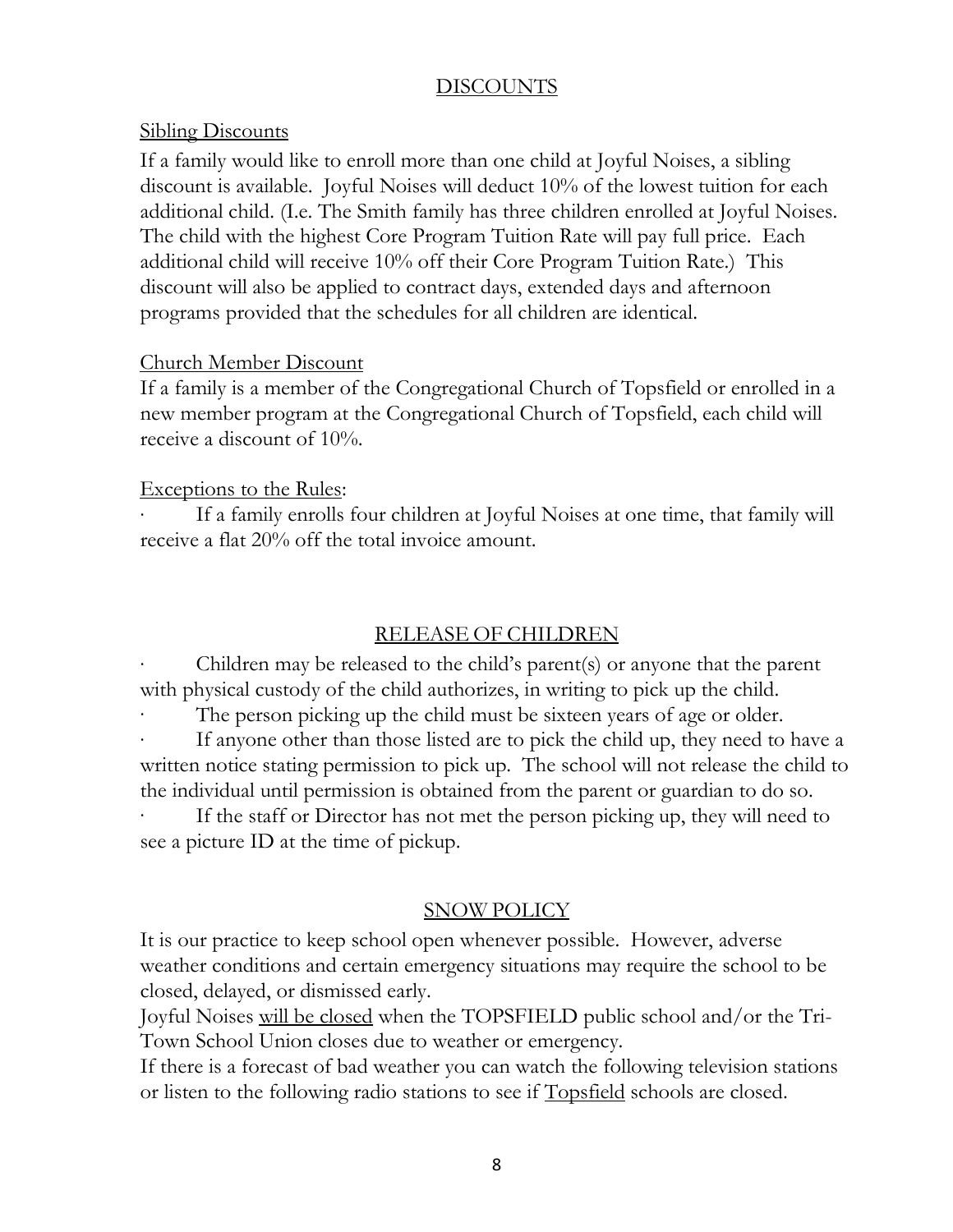| Television         | Radio            |
|--------------------|------------------|
| $WBZ - Channel 4$  | $WBZ - 1030$ AM  |
| $WCVB - Channel 5$ | $WESX - 1230$ AM |
| $WHDH - Channel 7$ | WBUR $-$ 90.9 FM |
| WFXT – Channel 25  | $WRKO - 680 AM$  |

We will also try to notify you regarding any school closing by Remind app and/or email before 6:30 AM.

 Joyful Noises will open at 9:00 if there a delay in opening Topsfield schools. This will allow for the church parking lot to be plowed and give time to the teachers to arrive at school safely. You may drop your children off after the delay at 9:00AM. In the event of a severe weather or emergency related warning made during school hours, the Director will decide whether to close school early and the Director will contact parents by phone or e-mail to make pick up arrangements. If Joyful Noises closes due to weather or emergency, parents are still responsible for payment. At all times, closures will be at the discretion of the Director.

#### OFFICE HOURS

The office is open during regular school hours. When there is no one available in the office, you may leave a message in the school's mailbox on the office door, on our voice mail or by email. The school's phone number is 978-848-2018. Messages are checked regularly, and you can expect a response within 24 hours, with the exception of weekends and holidays.

#### SECURITY SYSTEM

To maintain and improve your child's safety while attending Joyful Noises, a keyless security system has been installed. Every family will be given its own unique code upon enrollment that will open the main door of the school. Simply enter your 4 digit code followed by the \* button. This will allow admittance into the building. We ask that you refrain from sharing your code and thus offering admittance to anyone that you do not know. If your older child wants to enter the code, please supervise them and do not let them enter the school without you.

## **III. PARENT INFORMATION**

#### INTAKE PROCEDURES

Before enrollment, parents must have a completed registration form and will meet with the Director to become familiar with our environment, philosophy, and overall program. Upon enrollment, the child will be placed in an age-appropriate class, as space is available. The parent(s) will then meet with the Director to review parent handbook, health care policies and collect necessary forms.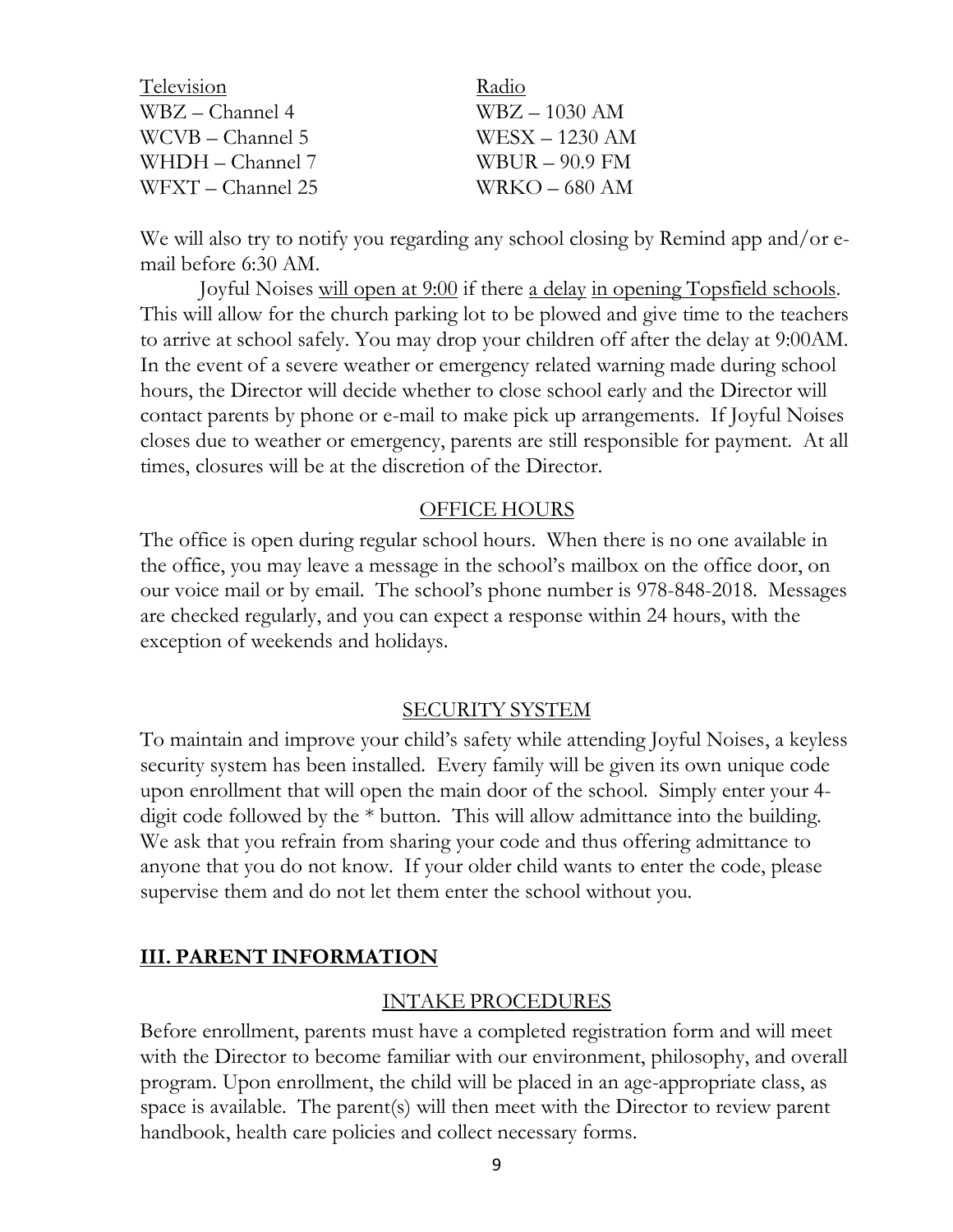Once a child and family have been accepted into the program, the parent(s) must follow the registration requirements of the Dept. of EEC by providing:

- 1. A record of the child's immunizations
- 2. Results of a recent lead screening test if the child is 9 months or older
- 3. A completed developmental questionnaire for the child
- 4. The results of a current doctor's physical examination of the child
- 5. Any pertinent medical history
- 6. All required forms and permissions

Placements will be prioritized as follows:

- 1. Preference will be given to currently enrolled students.
- 2. Siblings of currently or previously enrolled students.
- 3. Those seeking full time care.
- 4. All other applicants.

## ORIENTATION FOR CHILDREN & FAMILIES

A pre-enrollment visit, visits to the classroom before the start of school, fall parent/children orientation day and transition times in June for children already enrolled in the school are available to all families.

## PARENT VISITS AND VOLUNTEER OPPORTUNITIES

Parents may make unannounced visits to the school and their child's classroom when their child is in attendance and we are not under restrictions due to a health emergency. Parents are also encouraged to volunteer in the classroom, help with school events, fundraising projects, join the class on any field trips, and share any hobbies or holidays. Speak to the Director or classroom teacher in advance so that plans can be made for the activities in which you plan to participate. Family members are welcome visitors in the program at all times (for example, to observe, eat lunch with a child, or volunteer in the classroom).

## PLEASE NOTIFY THE SCHOOL IF:

- Your child will be absent and the reason for the absence.
- Your address or phone number (home, work or cell) changes.
- There is any change in the authorized person picking up your child.
- There are significant changes at home.
- Your child has a communicable disease, prolonged illness or will be away from school for an extended length of time.
- Your child has been given any medication upon arrival, prescription or over the counter.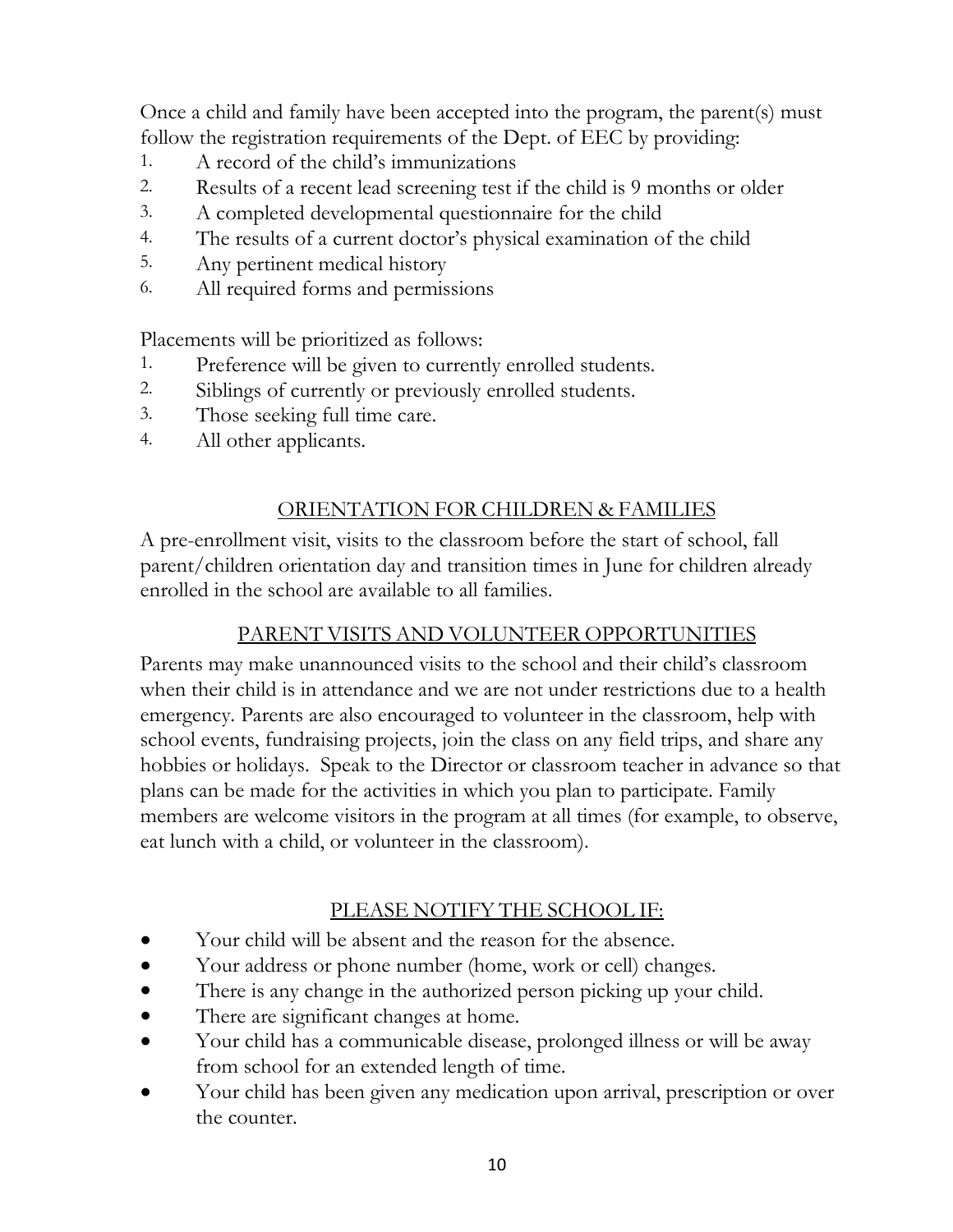Your child has been sick or under the weather over the weekend.

## PARENT COMMUNICATION AND INPUT

Joyful Noises is committed to strengthening the bond between home and school. We do this through daily communication with parents, Toddler Day sheets, classroom white boards with daily information, posted Daily schedules, written notes, parent-teacher conferences, regular classroom emails and schoolwide email updates. Each child will have a  $folder/mailbox$  in the classroom or in the cubbies for important notes from the office, calendars and other important communications. **Parents should check this folder daily.**

We are here to serve you. If you have any concerns, questions or recommendations please do not hesitate to share them with the Director. You may do this in person or by placing a note in our mail box in the entry.

Parents wanting to take a more active role in shaping the program are encouraged to become part of the Board of Directors. Two spaces on the board are reserved for parent members. To be a part of this board, let the Director know you are interested.

Parents also have an opportunity to sign up to become **Room Parents** for their children's classes. These volunteer positions usually involve interacting with other parents to coordinate classroom activities. This group also serves as our **Parent Committee** with extra parents who want to help with planning activities and events in the school.

## PARENT TEACHER CONFERENCES

Teacher Conferences provide an opportunity for parents to speak with the classroom teacher, ask questions and view their child's work.

School wide Parent-Teacher conferences are scheduled for Toddlers, Preschoolers and Pre-Kindergarteners in early February. These conferences are optional and generally held at night. A written report will accompany the conference. Parents have the opportunity for a second conference in June as needed and must be individually scheduled with the classroom teachers.

Written Progress reports are completed and distributed twice a year in February and June. If your child has any special needs or is in the process of having a referral, the progress report will be delivered every three months.

Issues and/or Concerns regarding children's development.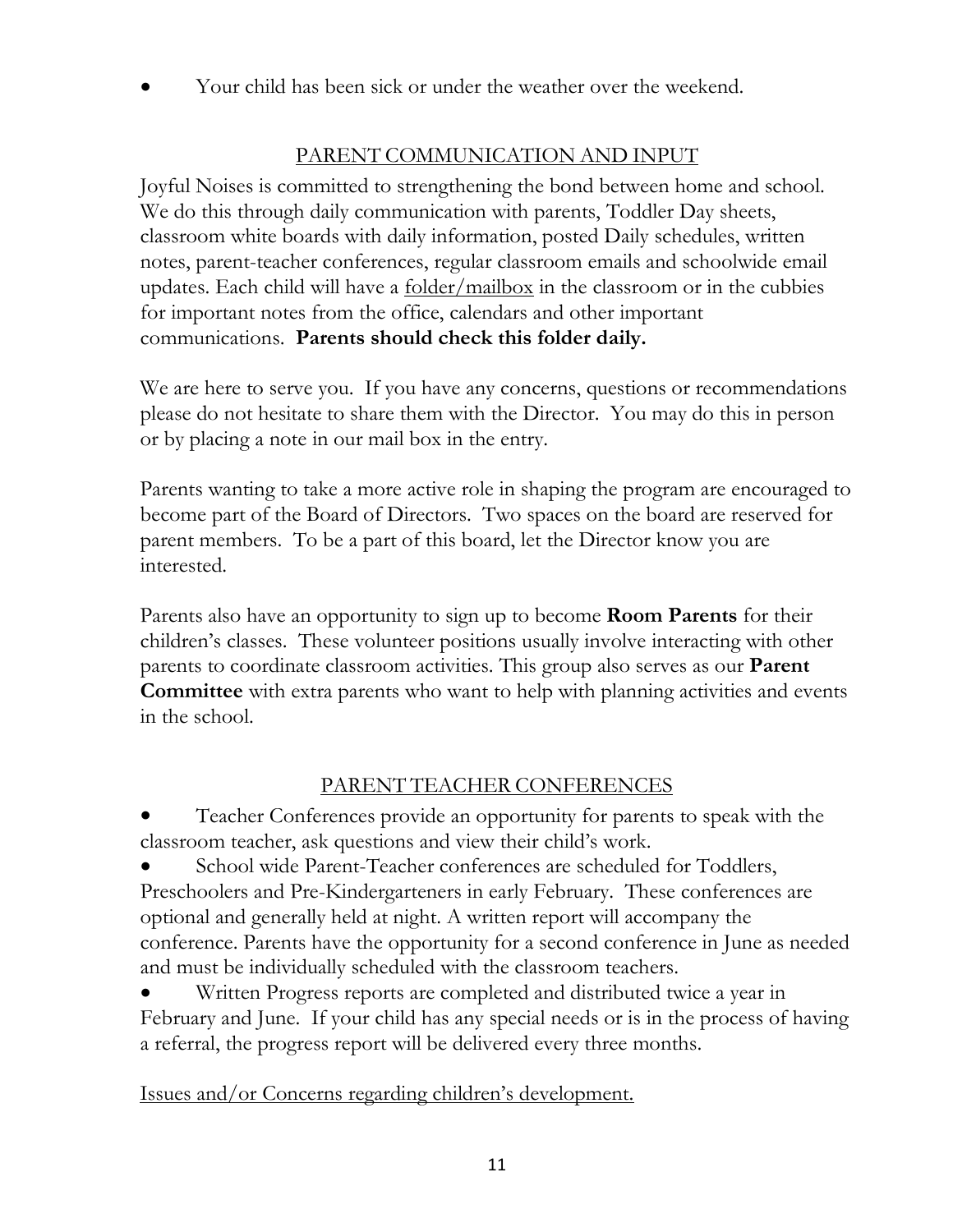On occasion as educators, we notice developmental, emotional or behavioral issues that raise concern. These issues will be brought to the parents' attention as soon as they arise. In addition, day-to-day communication can be arranged in the form of phone calls or notes at the request of parents to monitor progress. Please speak to the classroom teacher and request a method that will work for you. Staff will also be available for individual conferences as requested by parents and to assist with making referrals to outside resources for further evaluation with parental consent.

## YOUR CHILD'S RECORDS

Information contained in your child's record is privileged and confidential. The center's staff may not distribute or release information in your child's record to anyone not directly related to implementing the program plan for your child without your written consent. You must be notified if your child's record is subpoenaed.

## Access to Your Child's Record

You will be able to have access to your child's records. The center must provide access within two days, unless they have your permission to take longer. You must be allowed to view your child's entire record, even if it is located in more than one location. The center must have procedures regarding access, duplication, and dissemination of children's records. They must maintain a written log, which identifies anyone who has had access or has received any information out of the record. This log is available to you and the people responsible for maintaining the center's records.

## Amending the Record

You have the right to add information, comments, data, or any other relevant materials to your child's record. Such request shall be made in accordance with the procedures described below:

1. If you are of the opinion that adding information is not sufficient to explain, clarify or correct objectionable material in your child's record, you have the right to have a conference with the Director to make your objections known

2. The licensee shall, within one week after the conference, give you a decision in writing stating the reason or reasons for the decision. If his/her decision is in your favor, he/she shall immediately take steps as may be necessary to put the decision into effect.

## Charge for Copies

Joyful Noises may charge a small fee for copies of any information contained in your child's record.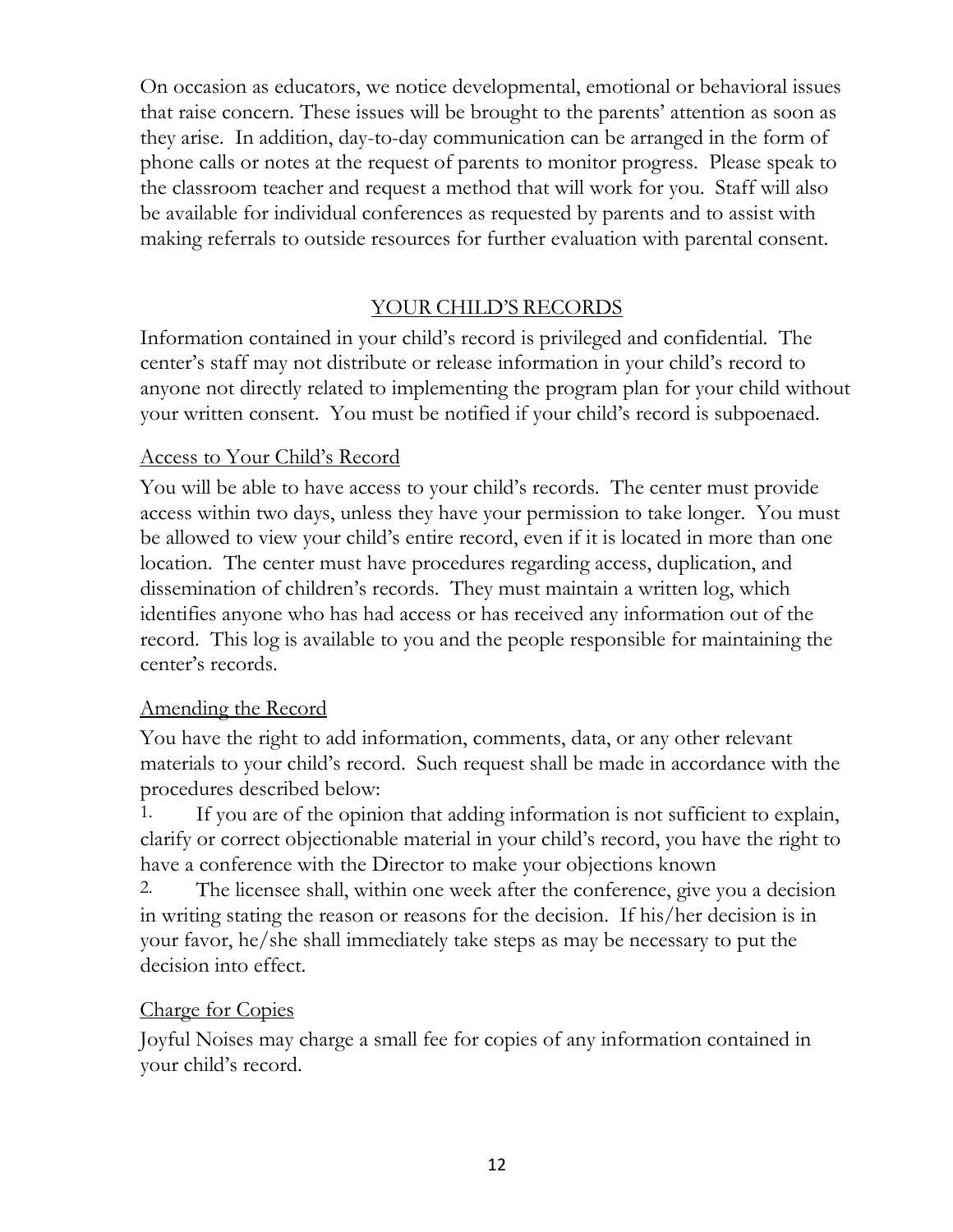## Transfer of the Record

Upon your written request, when your child is no longer in care, Joyful Noises can give you your child's record or transfer them to any other person that you identify. The center will ask you to sign a form verifying that you have received the records.

## TRANSPORTATION AND PARKING LOT PROCEDURES

Pick up and drop off - parents are responsible for the child's transportation to and from the school.

- There is a 5mph speed limit in the parking lot.
- Parents will park their car in the parking lot.
- Please do not park in spots reserved for church staff and members.
- Please park in the white designated parking spaces.
- Please do not leave your car running unattended to pick up or drop off.

Please do not leave children unattended in your car while you run in to pick up your other children, this is considered neglect and is reportable to DCF.

Parents will hold child's hand while crossing parking lot entering and leaving school.

Parents must walk children to the door if staff are not outside, making sure the staff knows that they are here.

Parents must pick their child up from the classroom or playground for full time children, making sure teacher is aware they are taking the child.

Please do not allow children to run into the school and in the hallways, out of your sight, as you are responsible for them until they are signed in to their class and once signed out of their class.

# LOST AND FOUND SHELF

A lost and found shelf is in the front hallway. Please check it if you are missing anything. The lost and found area will be cleaned out every 2 weeks and the unclaimed items will be brought to the Salvation Army or another charitable entity.

## FUNDRAISING

Joyful Noises is a non-profit organization and a "mission" of the Congregational Church of Topsfield. Joyful Noises provides a couple of fundraising events throughout the year. We encourage you to participate. The fundraising money will be donated to the classrooms and to a charity of your choosing. If you have any questions, or would like to be a leader in any of these efforts, please contact the Director.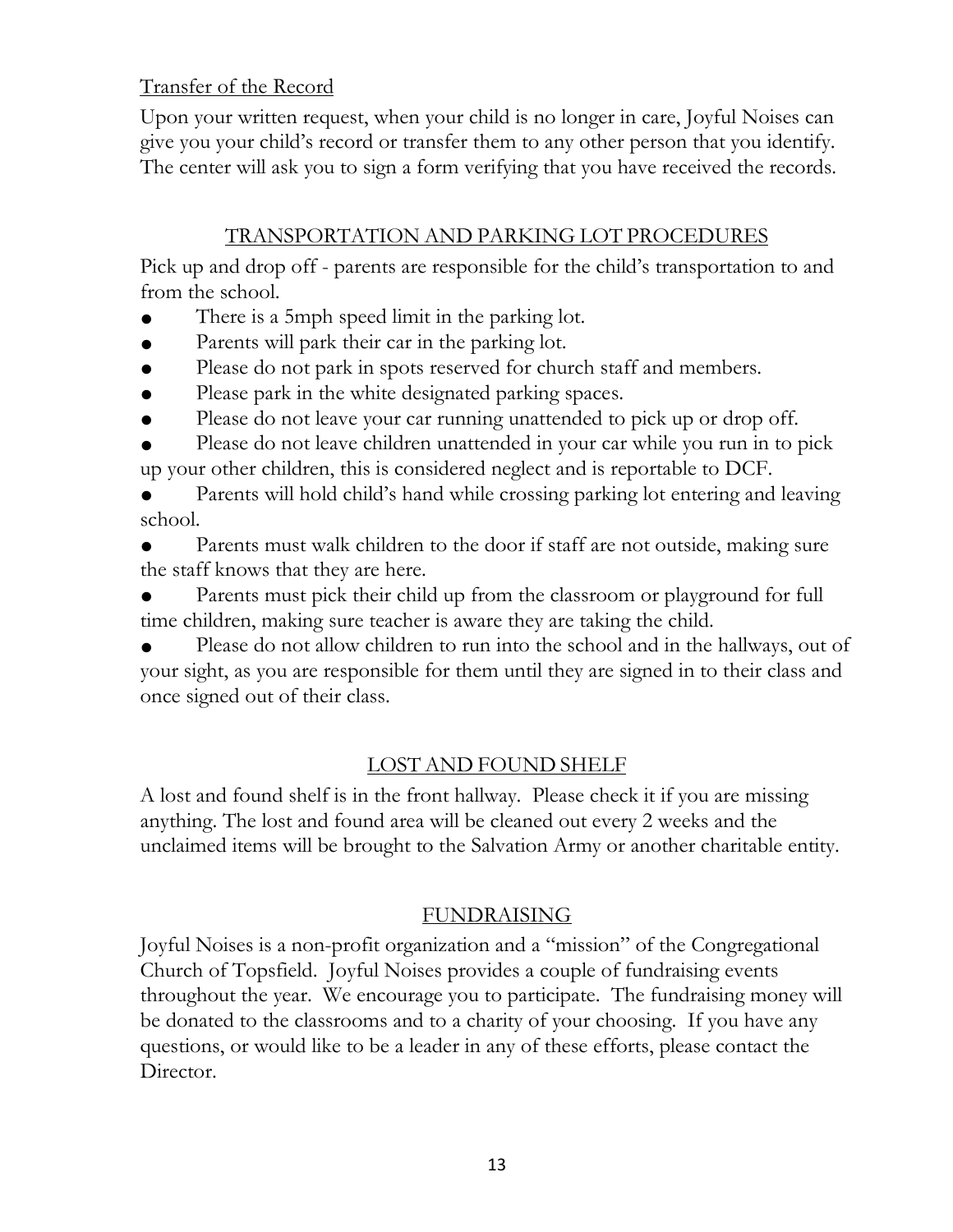## VOLUNTEERS

Parents and others who volunteer regularly in our school have received orientation, a background records check, have read our handbooks, and have received training from our teachers of the duties they will perform. Volunteers only work with the children under the supervision of EEC qualified staff members. They must be under direct visual supervision of these EEC staff members at all times and their duties, dates of service, hours of service, and responsibilities held must be documented by the classroom EEC educator or Director.

## ANNUAL PROGRAM EVALUATION

Family questionnaires are also passed out annually to families. This gives parents an opportunity to give input regarding policies and procedures. We review this information to make needed changes to better serve families.

# **IV. PROGRAM INFORMATION**

## THE TODDLER PROGRAM FEATURES

Our Toddler program provides a loving, home like atmosphere in which we care for children between the ages of 15 months and 2 years 8 months. If

- Each child is cared for according to his/her own schedule.
- Activities are provided which are stimulating and encourage each child to grow at their own rate.
- We have quiet cuddly times as well as songs, games and outdoor play.
- We also provide, for toddlers, art activities, which help develop social skills, self-awareness and tactile experiences, so important to a growing Toddler.

## THE PRESCHOOL - PRE K PROGRAM FEATURES

- Individual learning experiences.
- Small classes with supportive adult staffing.
- Thematic curriculum.
- A strong emphasis on phonemic awareness and language development.
- Hands-on open-ended materials and activities.
- Fun activities in science, technology, engineering and math, STEM.
- Self-help skills like problem solving, critical thinking, communication, social skills, and relationship building and self-dressing and personal care.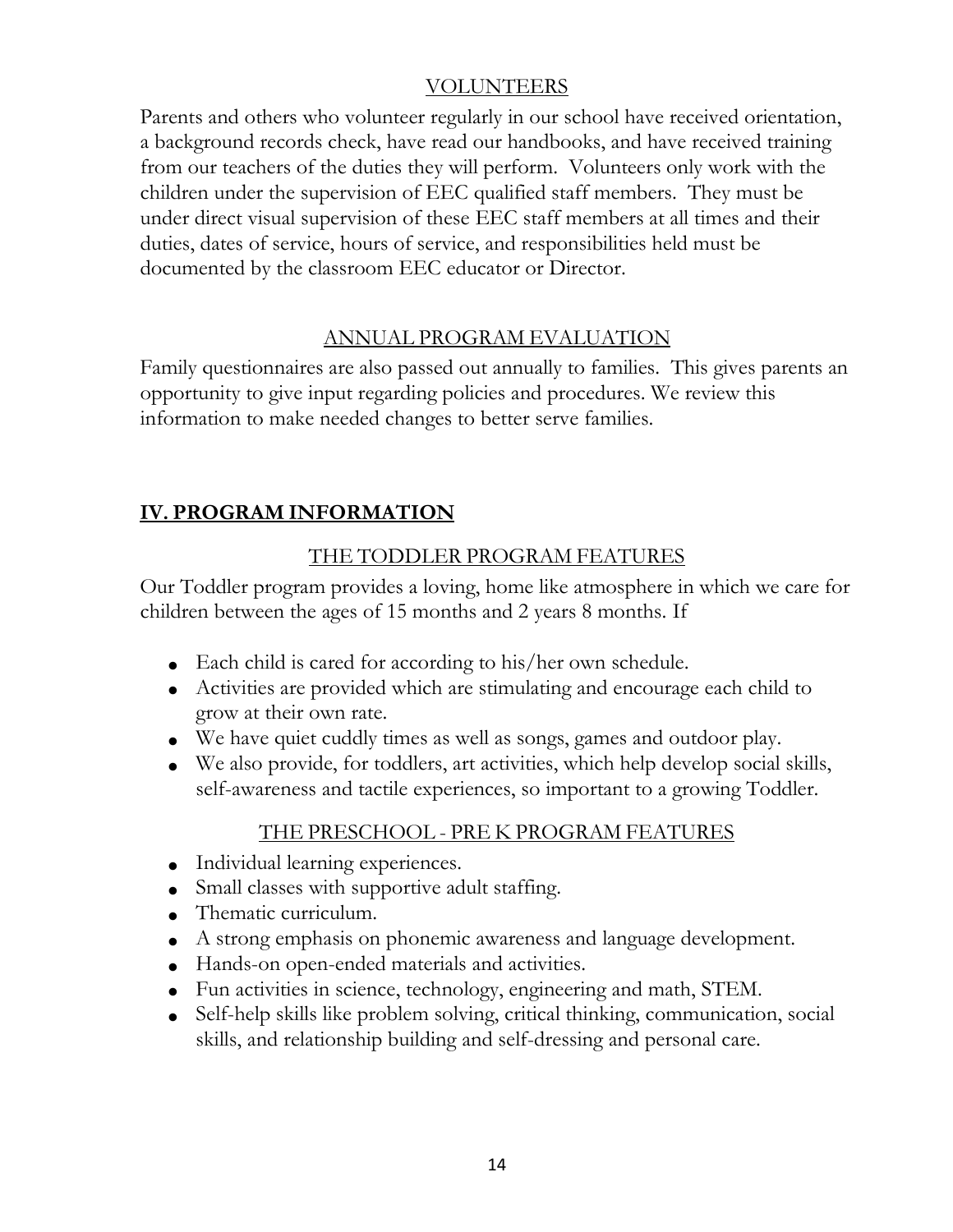#### SPECIALS

**Chapel** – will be offered in person each week for Toddlers and Preschool/Pre-K. Children will learn songs and stories from the Bible. Basic themes of kindness, caring for ourselves, our world and others are fostered. Traditions of the Christian church are taught (Advent, Christmas, Lent, Easter, etc.).

**American Sign Language, ASL-** is offered to all ages incorporating signing, singing, and additional props for lessons.

## DAILY PROGRAM

7:30-8:30 Early Arrival time, quiet activities, Breakfast for those that bring it 8:30-12:30 Programs begin in individual classrooms. This includes cognitive skills development, creative expressive art activities, outdoor play with 30 minutes physical activity. Snack shall occur each morning.

12:00-12:25 Lunch and clean-up

- 12:25-12:30 Dismissal of morning program
- 12:30- 1:00 Transitional time for diapering, use of bathrooms & quiet activities
- 1:00-3:00 Rest time This required time is based on the individual needs of the children and shall last a minimum of 45 minutes per day.
- 2:30/3:30 Wake-up time, Bathrooms, Snack

3:30-5:00 Afternoon activities include choices for: art, blocks, table games, manipulatives, and dramatic play and outdoor time with 30 minutes of physical activity. In case of inclement weather, children do movement and play games upstairs in the Fellowship Hall.

- 4:25-4:30 Dismissal of full day and afternoon program
- 4:30-5:00 Extended day care available as needed

## THINGS TO BRING TO SCHOOL THE FIRST DAY

PLEASE LABEL EVERYTHING THAT COMES TO SCHOOL WITH YOUR CHILD!!! Please try and send all belongings to school in a backpack that children should be wearing on their backs.

- 1. A complete change of clothes labeled and kept at school; Toddlers please send two sets.
- 2. A recent photo so that we may label their cubby with a photo as well as the child's first name.
- 3. Any family photos for our classroom displays.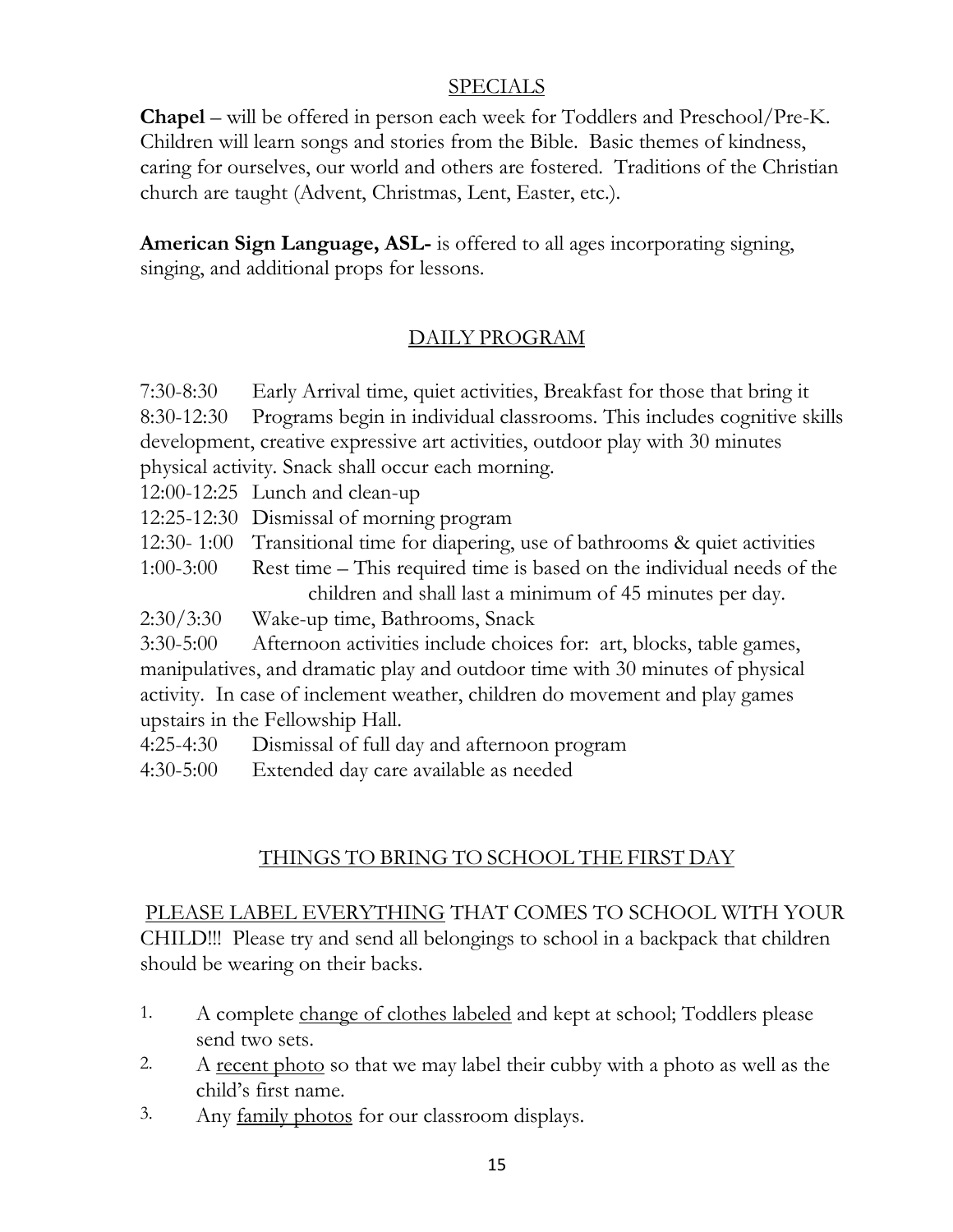- 4. Full day students need to bring a crib sheet (52"x22") and small blanket.
- 5. A morning and/or afternoon snack labeled with your child's name
- 6. A nutritious ready to eat lunch in a labeled lunch box
- 7. A water bottle labeled with your child's name available daily.
- 8. Diapers, wipes, ointments for those needed
- 9. Appropriate clothing for children to run, jump, play and get messy. Weather Appropriate clothing should be provided for all seasons

Winter: Boots, snow pants, coat, hat and mittens, indoor shoes Summer: Bathing suits, water shoes, swim diapers, TOWEL

Spring/Fall: Rain coats, rain boots

10. Footwear-Appropriate and safe lace or Velcro shoes for active outdoor Play (no flip flops).

## MEALTIME PROCEDURES & ORAL HEALTH

**JOYFUL NOISES PRESCHOOL IS A NUT-FREE SCHOOL –** Please check all food labels to ensure the safety of children with nut allergies. Joyful Noises uses reasonable care to strictly enforce its nut-free policy, but cannot be responsible for nut products that may inadvertently be brought in by children.

Learning continues at meal and snack times. Joyful Noises considers mealtime a relaxed social experience. Teachers provide guidance to children to promote as much self-help as possible. Children are not forced to eat. Children are served at least a small portion of every food and encouraged to taste all foods. No food will ever be withheld as a punishment or used as a reward. The Staff eat, seated at the table with the children, converse and model good mealtime eating habits and behavior. \*Physical distancing shall be in place during health emergencies

Morning and Afternoon snack. Parents must provide healthy snacks, such as sliced fruit, vegetables, crackers, graham crackers, saltines, rice cakes, cheese, etc. are suggested. Parents may bring in snacks for special celebrations. Please check for classroom allergies first. Please do not send soda, candy or nuts to school.

We ask that you bring a "table-ready" lunch. We are unable to heat or refrigerate your child's lunch. Hot foods such as soup or pasta should be put into a thermos; ice packs should be used to keep food cool, especially when sandwich meats are packed.

| Some suggestions for lunch include; |                 |
|-------------------------------------|-----------------|
| <b>Sandwiches</b>                   | hummus and pita |
| Soy butter and jelly                | Soup & Crackers |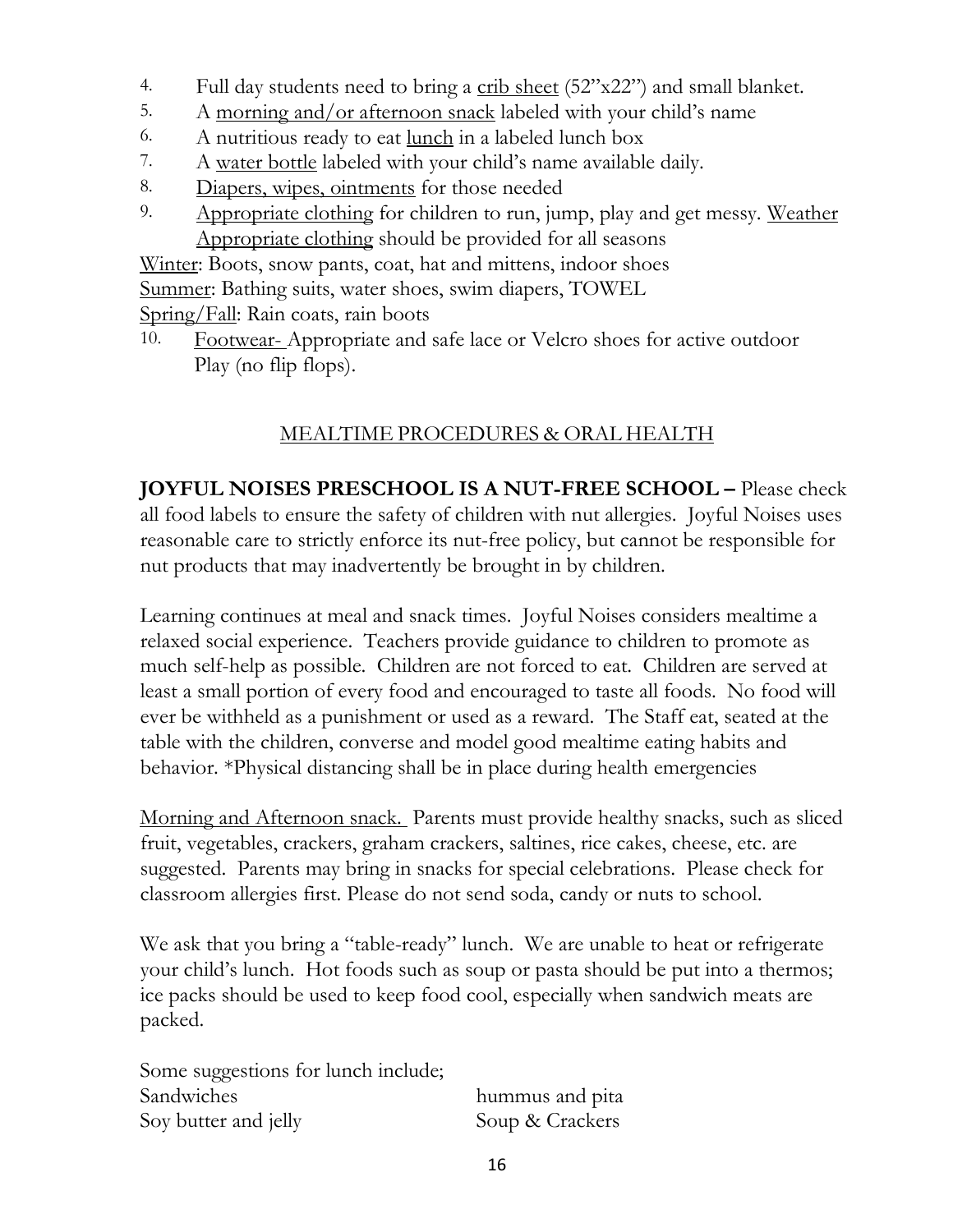Tuna salad Pasta Egg salad Fruit and Vegetables Chicken nuggets Hot dogs cut in half moons or smaller

Remember, "table-ready" means cut into bite size, no choke hazard pieces, grapes should be cut in half; sandwiches should be cut into easy-to-handle sizes.

#### NAPS

- Toddlers rest from 1:00 to 3:00.
- Preschoolers rest from approximately 1:00 to 2:30/3:00 p.m.

Children who do not sleep, or those who awaken early, rest and then are allowed a quiet activity. Appropriate space and adequate lighting will be provided.

At times, the Staff may rub the backs or tummies of children who are restless. Children are allowed to wake up at a gentle, relaxed pace. Teachers try to make the time pleasant and restful by dimming the lights and playing soft music. Each child will rest on a cot. Parents are encouraged to work with staff if there is a problem with children either sleeping too much or too little at home. However, it has been our experience that children who need their sleep, sleep.

Please notify the staff if you are picking up your child during naptime so we can have your child ready for you.

#### BIRTHDAYS

Birthdays are special to children. Every child's birthday is celebrated during our school year. We ask you to please bring in enough food for all the children in the class. Due to severe allergies please tell the teachers several days in advance that you are bringing food in so parents with allergic children can bring a special treat for their children as well.

#### TOOTHBRUSHING

In an effort to support EEC and their promotion of good oral health practices, JNP offers tooth brushing for children in the program for more than 4 hours. If you choose to participate in this optional program the cost is \$10.00 per year and your child will be provided a toothbrush every three months and fluoride toothpaste and the teachers will assist and supervise this process daily.

\*Due to Covid-19, this is suspended until further notice.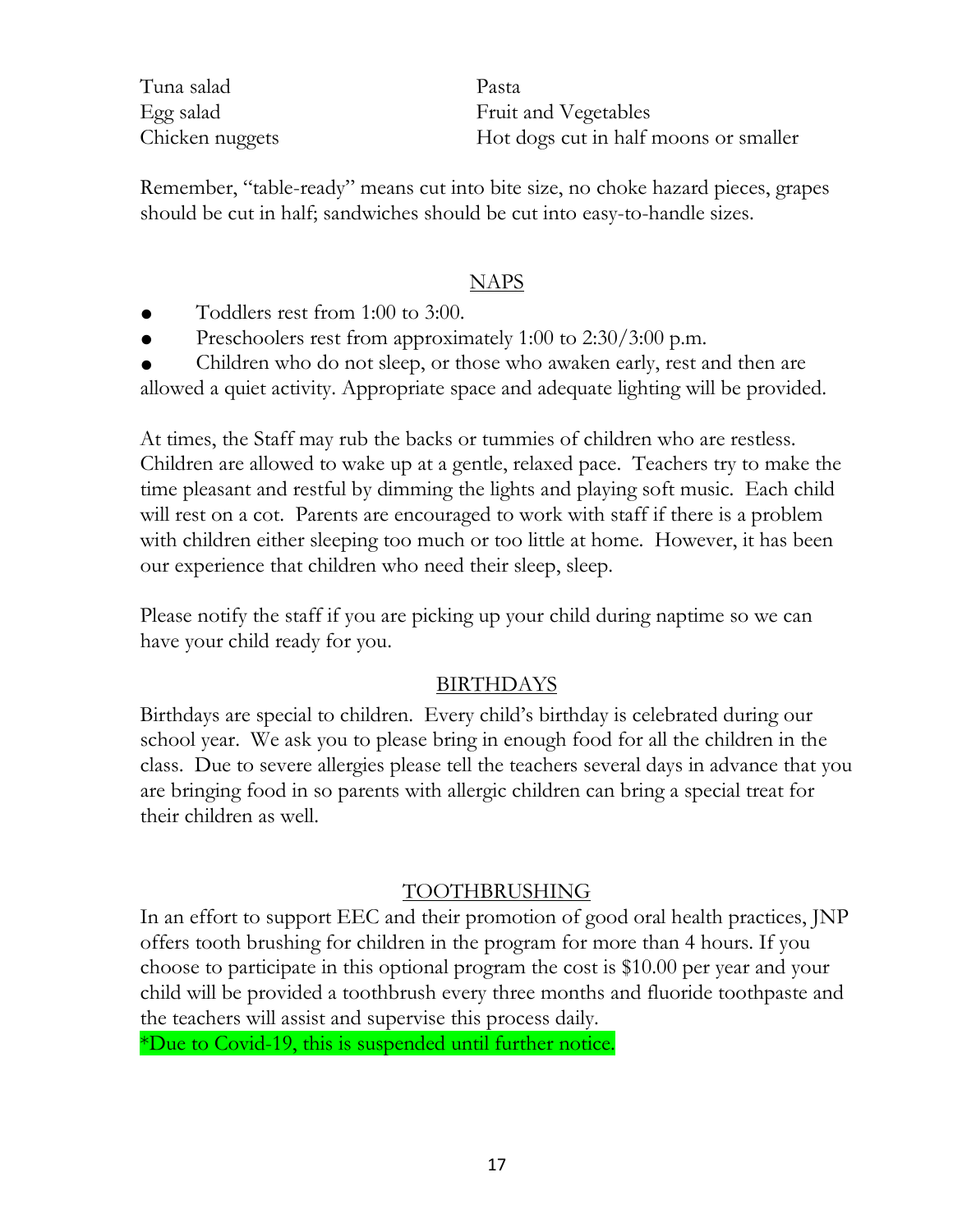# LAVATORY POLICY

The following is the procedure used by preschool staff:

Preschool children shall be accompanied by an adult when they need to use the lavatory.

The teacher will assist the child, if needed, but the child is to wipe him/her, etc. Parents can send in disposable wipes to help the child wipe himself.

When a child has had an accident wetting or soiling their clothes, the teacher/assistant shall assist the child in changing their clothes while encouraging independence, in the lavatory. The soiled clothing shall be put in a double plastic bag and put with the child's other belongings. The parents will be informed of the soiled clothing.

● \*During a Health Emergency the left bathroom shall be designated to PS2 and the right bathroom shall be designated to Pre-K, additional cleaning and sanitizing shall also take place as needed.

# TOILET LEARNING

When you feel your child is ready for toilet training, please speak with your child's teacher or director so that we may work with you through this process. Occasionally, we see signs of readiness in school and may approach you. We will ask that you send in 3 pairs of underwear, 3 pants, socks and extra shoes, if possible, labeled with your child's name. There will be accidents. If after a few days to a week, your child is having excessive accidents, no awareness of eliminating, fear of using toilet or no interest, we may need to discuss this with you further and possibly return to pull-ups. In Toddler II and older classrooms, pull-ups are used for the ease of dressing and undressing, for naps and for playing outside.

## TRANSITIONS

When children are transitioning between classrooms the educators in each classroom must:

- Collaborate regarding the needs of the child.
- Inform parents that child will be transitioning and obtain permission. Have a plan in place that is in a manner appropriate for that child's ability to understand.
- Have the child make visits to the new classroom if at all possible.
- • \*This process is restricted during a Health Emergency

## CLASSROOM PROMOTIONS

EEC regulates how we group children in classes. The following is the guideline for your child's age upon entry into a class: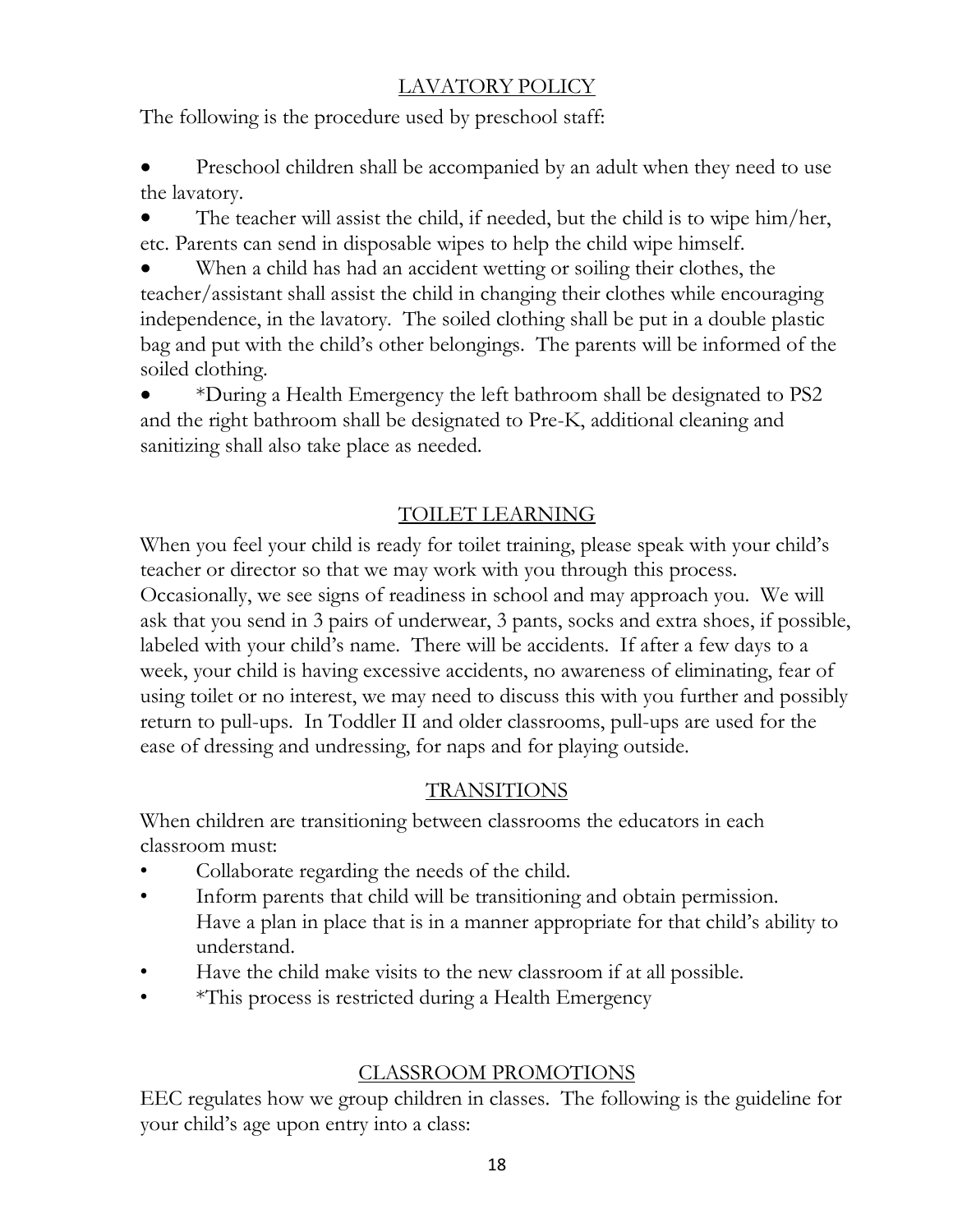- Toddler: 15 months to 2 years 8 months.
- Preschoolers: 2.9 years or older
- Pre-Kindergarten: 4's and 5's or ready for kindergarten the next year.
- Your child must be this age by September 1.
- Generally, children are moved in July and September.

A parent wanting to guarantee a slot in an older classroom may pay for the time slots in both classrooms until his/her child reaches the appropriate age for promotion.

## TOYS FROM HOME

We discourage children from bringing toys from home. Any toys from home will be placed in the child's cubby/backpack for safe keeping. They often cause conflict and the School cannot be responsible for their safekeeping. However, bringing a 'piece of home' to childcare is often important to children. You may arrange with your child's teacher for a 'special lovey' that travels from home to the Center and is used for napping.

\*\*note the exception to this is during "Sharing Day"\*\*

## ATTENDANCE AND HEALTH POLICIES

The parent or the person on the emergency contact list must always be available by phone during school hours. It is the parent's responsibility to have someone available who can come to the school for emergencies or for a sick child.

Please call if your child has a communicable illness or infestation, such as chicken pox, conjunctivitis, pin-worms, fifth's disease, mites or head lice so we can exercise additional control methods and notify other parents. Your child's identity is protected.

## PROCEDURES FOR REPORTING SUSPECTED CHILD ABUSE AND NEGLECT

It is the responsibility of the staff of Joyful Noises to protect children from abuse and neglect while in the school's care and custodial staff are mandated reporters. Any incident of suspected abuse and/or neglect will be reported to the Director.

The staff member (with the Director's knowledge) will report suspected abuse or neglect to the local office of Department of Children and Families, DCF, 1-978-922- 1719. However, if a child is in immediate physical danger the local police will be called. EEC must also be notified after filing a 51A or learning that a 51A has been filed, alleging abuse or neglect of a child while in the care of the school or during a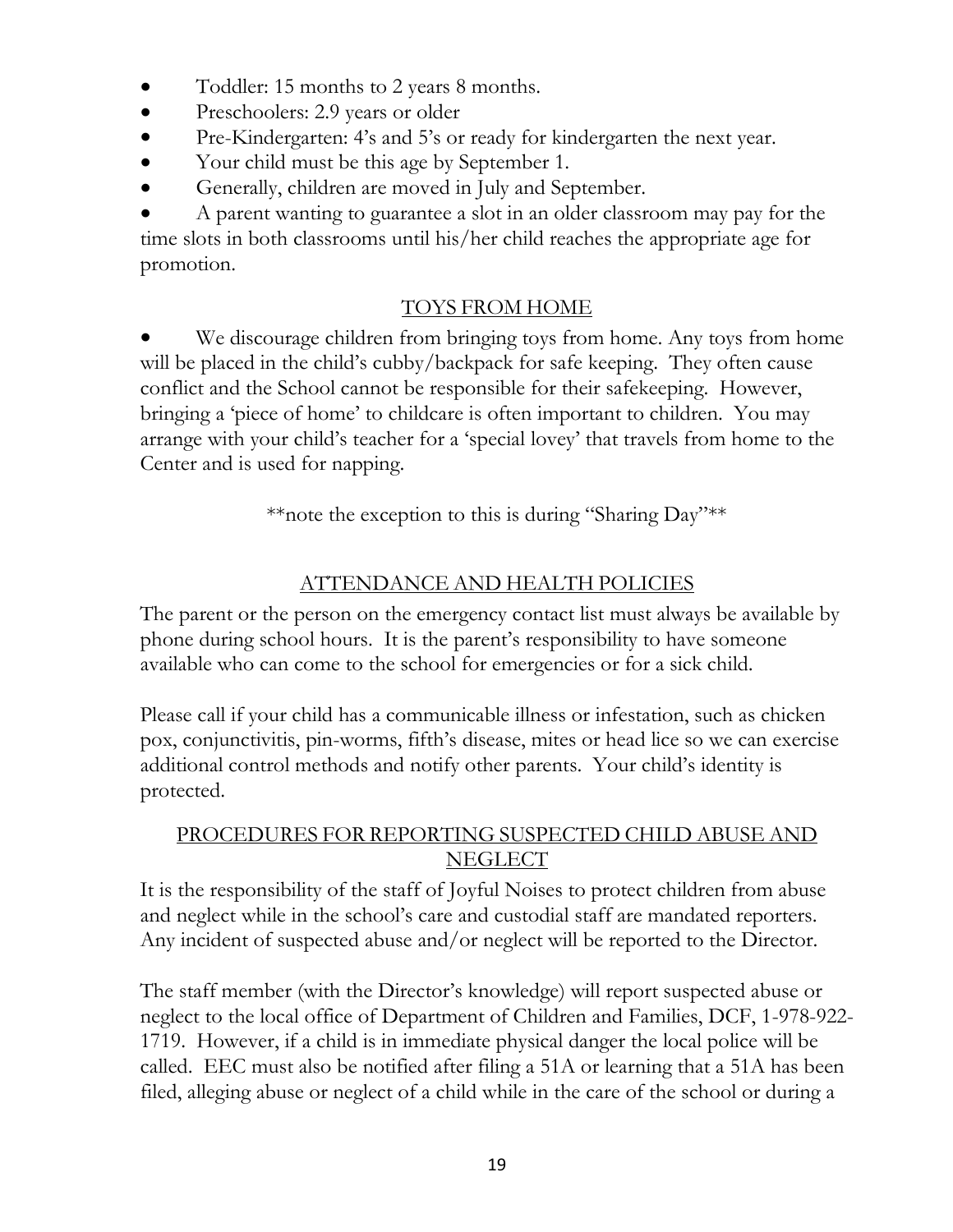program related activity. The telephone report will be followed up by a written report within 48 hours.

The entire staff will cooperate in all investigations of abuse or neglect, including identifying parents currently or previously enrolled in the school, providing consent for disclosure of information to EEC, and allowing the EEC to disclose information to any person and/or agency the Office may specify as necessary to the prompt investigation of allegations and the protection of children.

## PROCEDURES FOR HANDLING ALLEGATIONS OF ABUSE OR NEGLECT BY A STAFF MEMBER

Staff members will be reassigned to office duties with no child contact for the duration of the DCF investigation and for such further time as the EEC requires.

If the allegation is founded, the staff member's position will be terminated.

If the allegation is unfounded the staff member will be reinstated to his/her position. Joyful Noises reserves the right to take appropriate disciplinary measures.

## BEHAVIOR MANAGEMENT POLICY (CHILD GUIDANCE)

Teachers are trained to make disciplinary measures as kind and positive as possible by taking into consideration safety, individual needs, and the given situation. Teachers handle each situation differently.

Basic techniques include gentle guidance, redirection, natural consequences and communication of feeling.

Team members' work together to be as consistent as possible in similar situations.

Joyful Noises will prohibit:

- Spanking or other corporal punishment of children
- Subjecting children to cruel or severe punishment such as humiliation, verbal or physical abuse, neglect, or abusive treatment
- Depriving children of meals or snacks
- Force feeding children
- Disciplining a child for soiling, wetting, or not using the toilet; or forcing a child to remain in soiled clothing or forcing a child to remain on the toilet; or using any other unusual or excessive practices for toileting.

Confining a child to any piece of equipment for an extended period of time in lieu of supervision.

A teacher may have a need to remove a child from a group situation if a child has lost control verbally, physically or emotionally, but it will be communicated clearly to the child that he/she has to leave the group because he/she is not in control right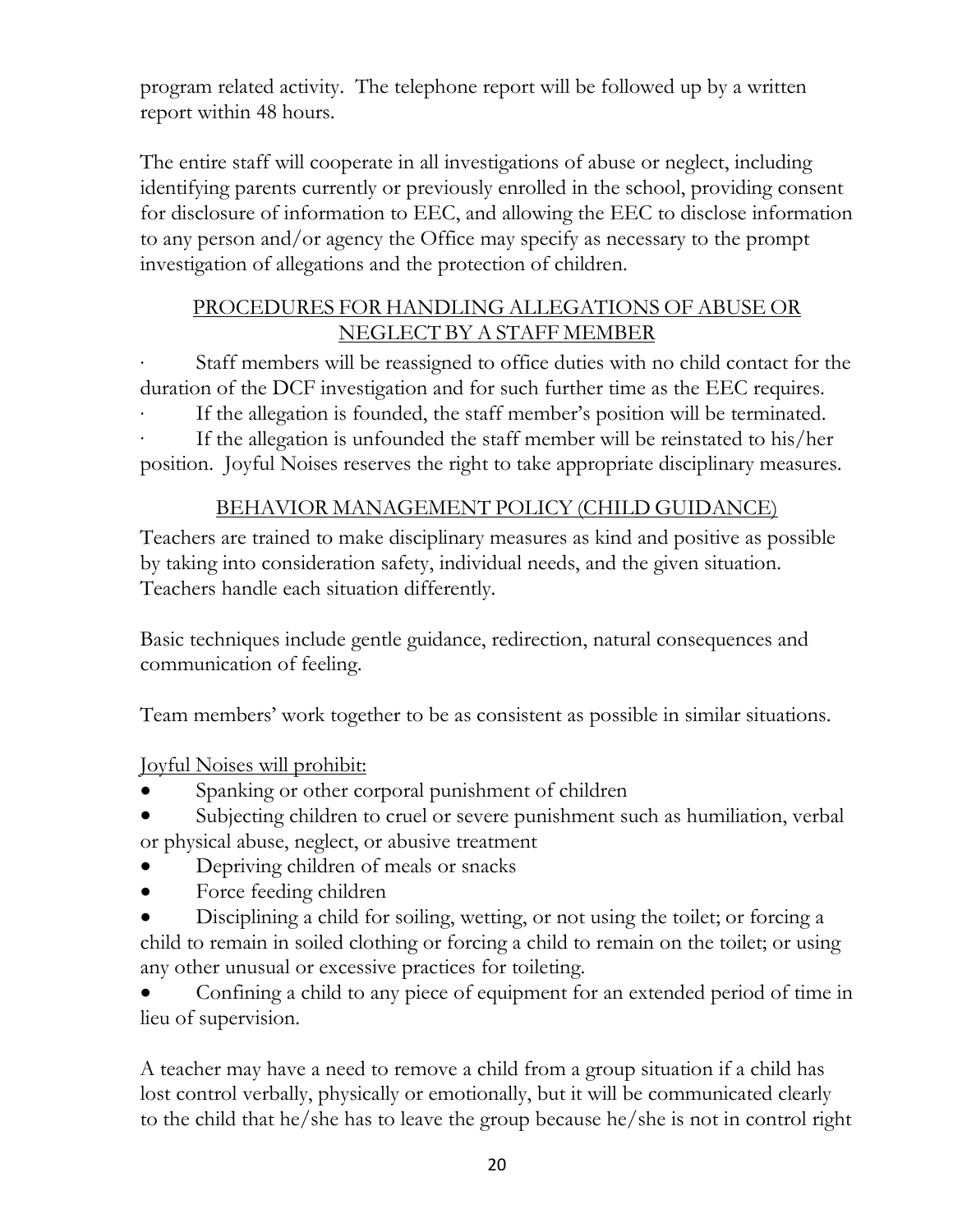now and it's not safe for him/her or the other children, so it is best to go to the quiet area until he/she feels ready to return to the group and feels in control again. Any time out may not exceed one minute for each year of the child's age and must take place within the educator's view. Generally, additional communication is needed for this situation to become a learning opportunity. A teacher or the Director will take the time to sit and talk with child. The teacher will seek to help the child communicate how he/she feels, and find solutions together. The final goal: making it a learning experience for the child.

## TERMINATION AND SUSPENSION POLICY

Under certain circumstances, when our school cannot meet the needs of a child and/or when the safety of others cannot be ensured, the school reserves the right to temporarily suspend a child from the school until assessments, evaluations or referral for services have been completed.

Joyful Noises believes strongly in working through any difficulties that children/families may be having. While termination from the program is a rarely used last resort, the school reserves the right to require parents to withdraw their children when the relationship between the school and the child is not mutually beneficial. The Director will meet with the parents to discuss options to avoid suspension and termination. The Director will also provide referrals for evaluation and service. Joyful Noises will also pursue consultation and training for our program. The Director and the parents, with the input of the classroom teachers, will develop a behavioral intervention plan at home and in the program.

When a child is terminated from the school, whether initiated by Joyful Noises or the parent(s), the teacher will prepare the child for termination from the preschool in a manner consistent with the child's ability to understand.

Reasons for termination may include but are not limited to, failure to pay tuition, failure to follow through with a recommended referral for services; non-compliance with the Center's policies and procedures; inability to resolve a situation which could adversely impact the child's experience at the school. The school provides resource and referral information upon request to parents withdrawing their children.

If a child leaves our program, we will help him (with parent's permission) transition by sharing information with the next program.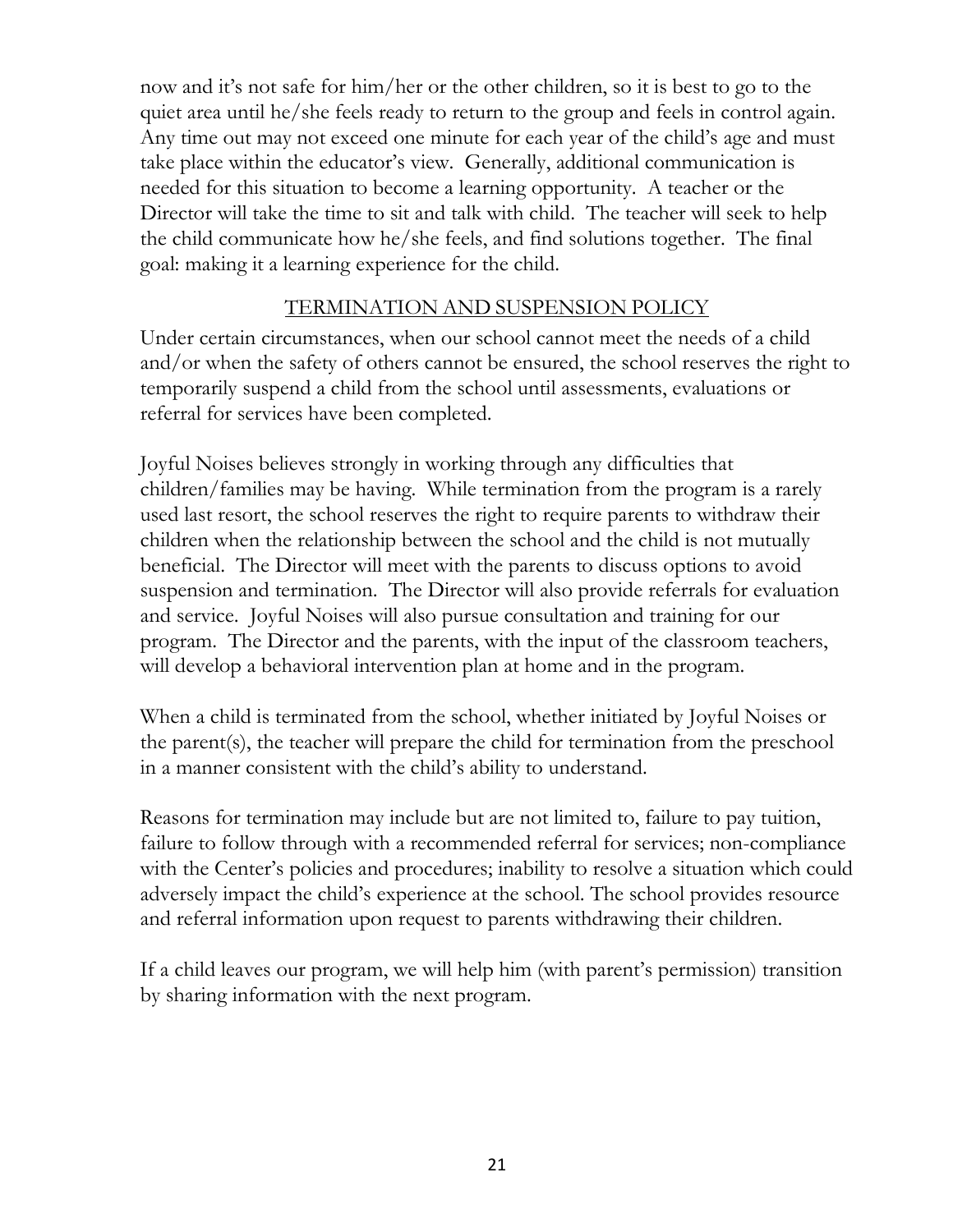## REFERRAL PROCESS

The following procedures will be used for referring parents to appropriate social, mental health, educational and medical services (including dental and vision) for their child should the center staff feel that an assessment for such additional services would benefit the child.

Whenever ANY staff member is concerned about a child's development or behavior and feel that further evaluation would benefit the child, they should report it to the child's teaching team. The team will review concerns with the Director.

If the Director agrees, the teaching team is requested to complete an observation report and review the child's record prior to making a referral.

## Referral Meeting with Parents

The Director schedules a meeting with parents to notify them of the center's concern and prepares a current list of possible referral resources.

At the meeting, the Director and one Team Teacher will provide to the parent(s) a written statement which will include the reason for recommending a referral for additional services, a brief summary of the center's observations related to the referral and any efforts Joyful Noises may have made to accommodate the child's needs.

The Director will offer assistance to the child's parents in making referral. Parents will be encouraged to call or request in writing an evaluation. If parents need extra support, the Director of Joyful Noises, with written parental consent, will contact the referral agency for them.

## Follow-up to the Referral

The Director will, with parental permission, contact the agency or service provider who evaluated the child for consultation and assistance in meetings the child's needs at the Joyful Noises Preschool. If it is determined that the child is not in need of service from this agency, or is ineligible to receive services, the staff of Joyful Noises will review the child's progress at the center every three months to determine if another referral is necessary.

## Record of Referral

The Director and Team Teachers will maintain a written record of any referrals, including the parent conference and results. A referral checklist will be kept in the child's record at school.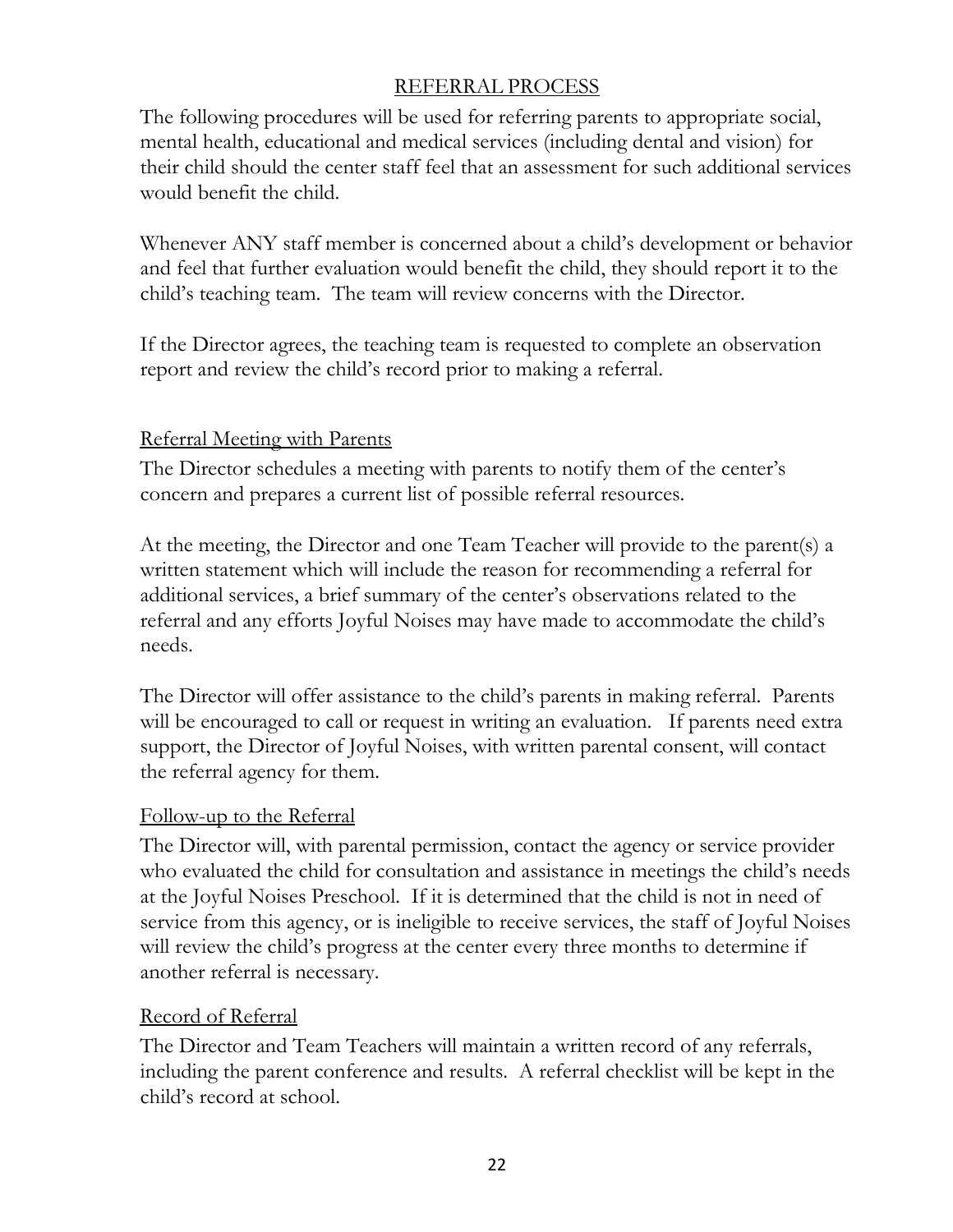#### Referral Agencies

The following are a list of agencies that provide help and support to children in our school who may need special services:

Topsfield Elementary Special Education Department Preschool Special Needs Contact: Jenny Churchill 978-887-1538 x 4401

Salem Psychology Associates – Nancy Arnesani 70 Washington Street, Salem, MA 01970 978-741-7898

The Beverly Center, P.C. Contact: Dr. George Beilin 83 Herrick Street Suite 2005 Beverly, MA 01915 978-922-6613

Mass General for Children at North Shore Medical Center Psychological/Educational Assessment Team 57 Highland Avenue Salem, MA 01970 978-354-2705

Northeast ARC Early Intervention - Cape Ann (Serving Topsfield, and Cape Anne area) Contact Intake Coordinator Denise (For services to be rendered at JNP) 11 Dodge Street Contacts: Martha Levine Beverly, MA 01915 978-921-1182

Northeast ARC Early Intervention - Northshore (Serving Danvers, Middleton, Peabody, Marblehead, Lunn, Lynnfield, Salem) 149 Sylvan St. Contact: Anne Dolan Danvers, MA 01923 978-774-7570

Thom Pentucket Early Intervention Program (Serving Boxford, Georgetown, Rowley, Haverhill, Bradford, W. Newbury, Newbury, Newburyport, Amesbury, Merrimac, Groveland) 320 Main St., P.O. Box 956 Contact Michaela West Newbury, MA 01985 978-363-5553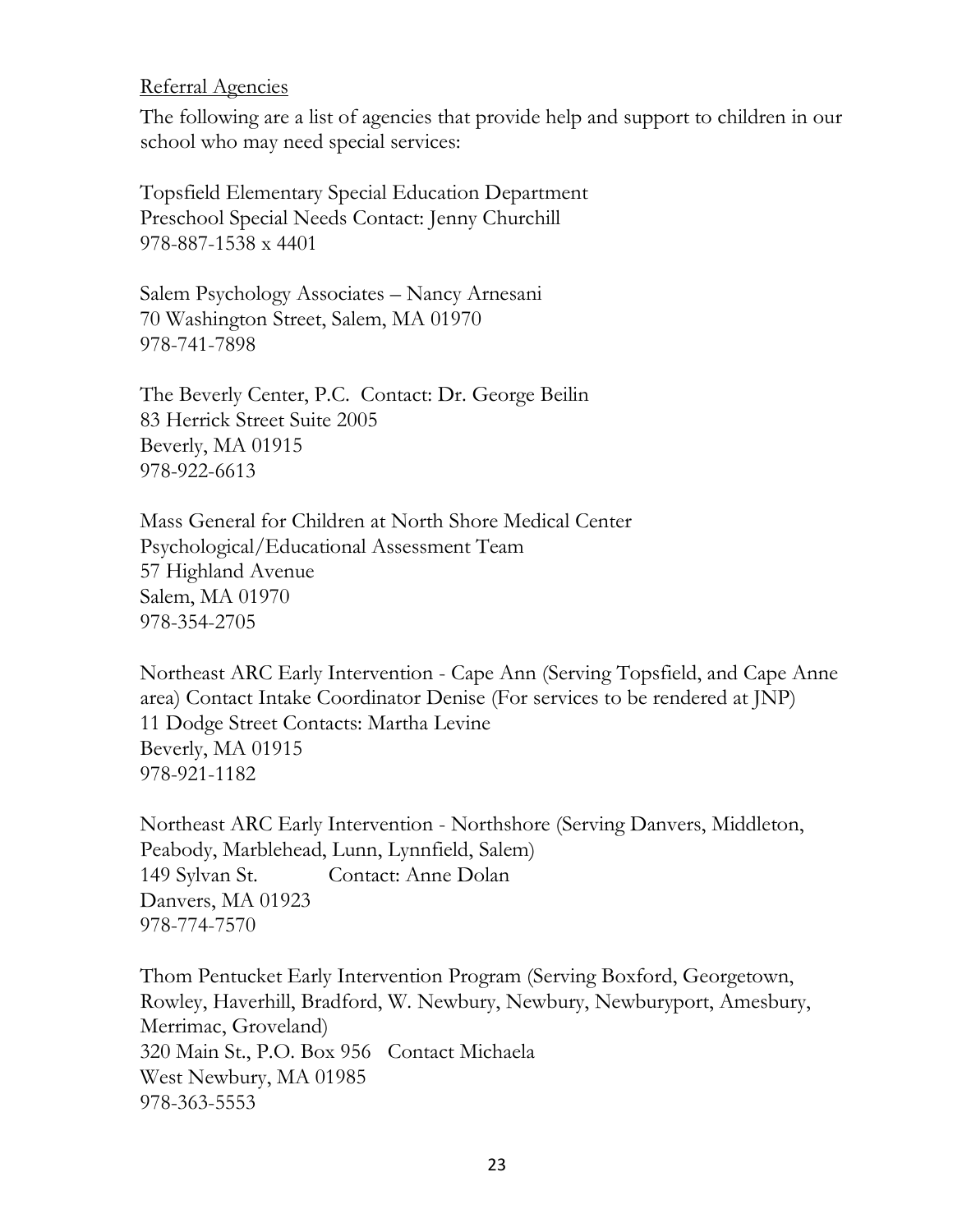The Massachusetts Office on Disability Christopher N. Coyle 617-727-7440 x 334 or 800-322-2020

Pediatric Dentistry of the North Shore, Nicholas P. Senzamici, D.M.D., 6 State Road #101, Danvers, MA 01923 978-777-3744

North Shore Eye Specialists, Irwin Nathanson, Optometrist 85 Constitution Lane Suite 100C, Liberty Tree Office Part, Danvers, MA 01923 978-774-5510

Speech & Audiology - Beverly Hospital 85 Herrick Street Beverly, MA 01915 978-922-3000x2690

## 10 FACTS ABOUT YOUNG CHILDREN

1. They are active. They learn through using all of their senses. Plan multisensory activities that include movement. Young children become more fatigued by sitting than moving.

2. They are noisy. They learn by talking and working in an active way. Plan hands-on activities that do not require being quiet and listening.

3. They are observers. They learn through watching and modeling the behavior of other children and adults.

4. They need to feel competent and capable. Learning how to do something well helps a child feel proud of his/her capabilities. Plan varied and creative activities that permit all children to be successful.

5. They have their own ideas and "pretend" worlds. In play, children are in control of the actions and outcomes of their role. Plan for and encourage play by providing time, materials, and a supportive interpersonal environment.

6. They are egocentric and social. Children learn through interaction with objects and people. Help children experience other points of view through language, modeling, and cooperative activities.

7. They are tender and young. They learn best in a caring, secure environment. They need patience, caring, consistency and security from adults. Give them adult support; they develop trust with this support.